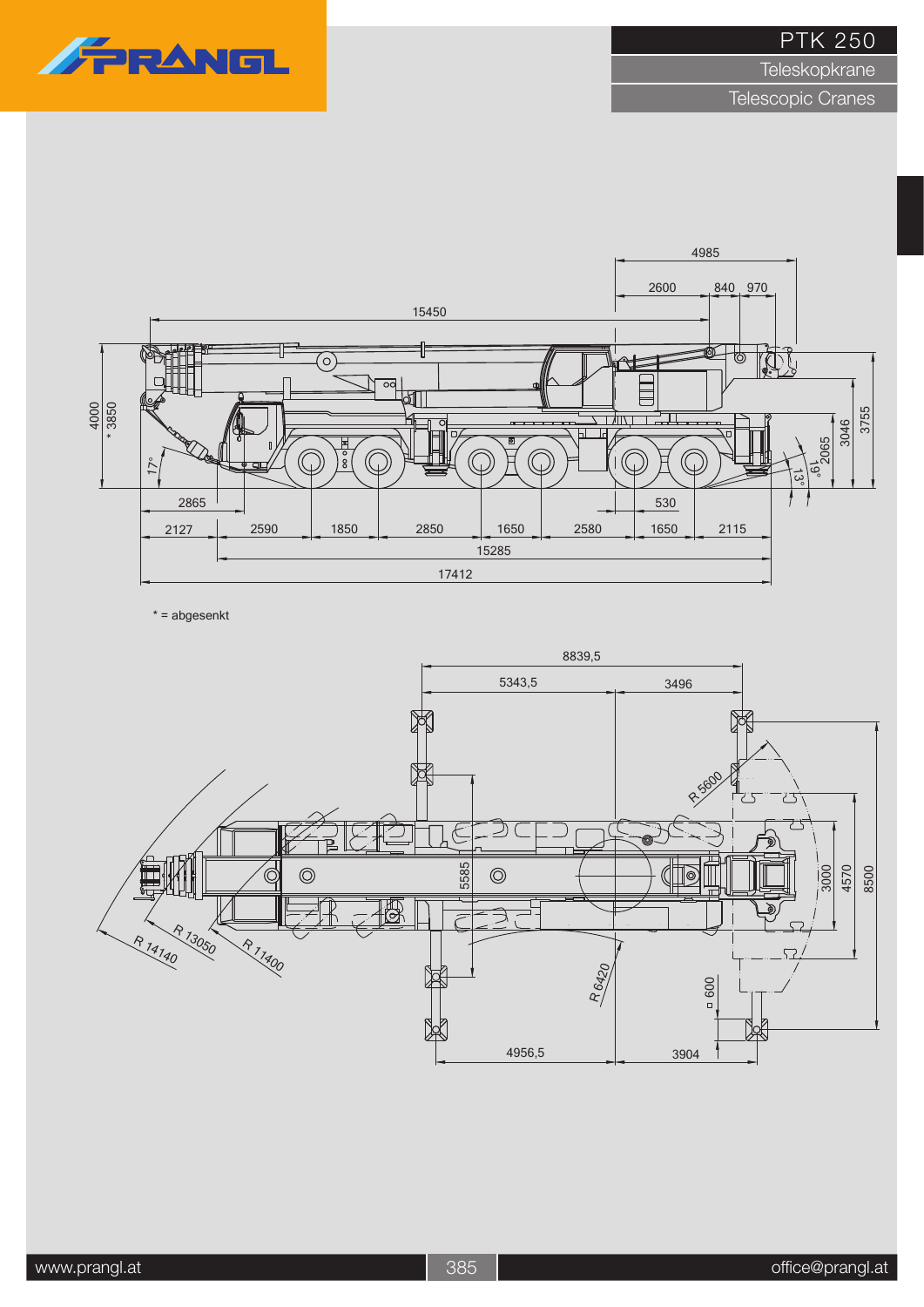**Teleskopkrane** 



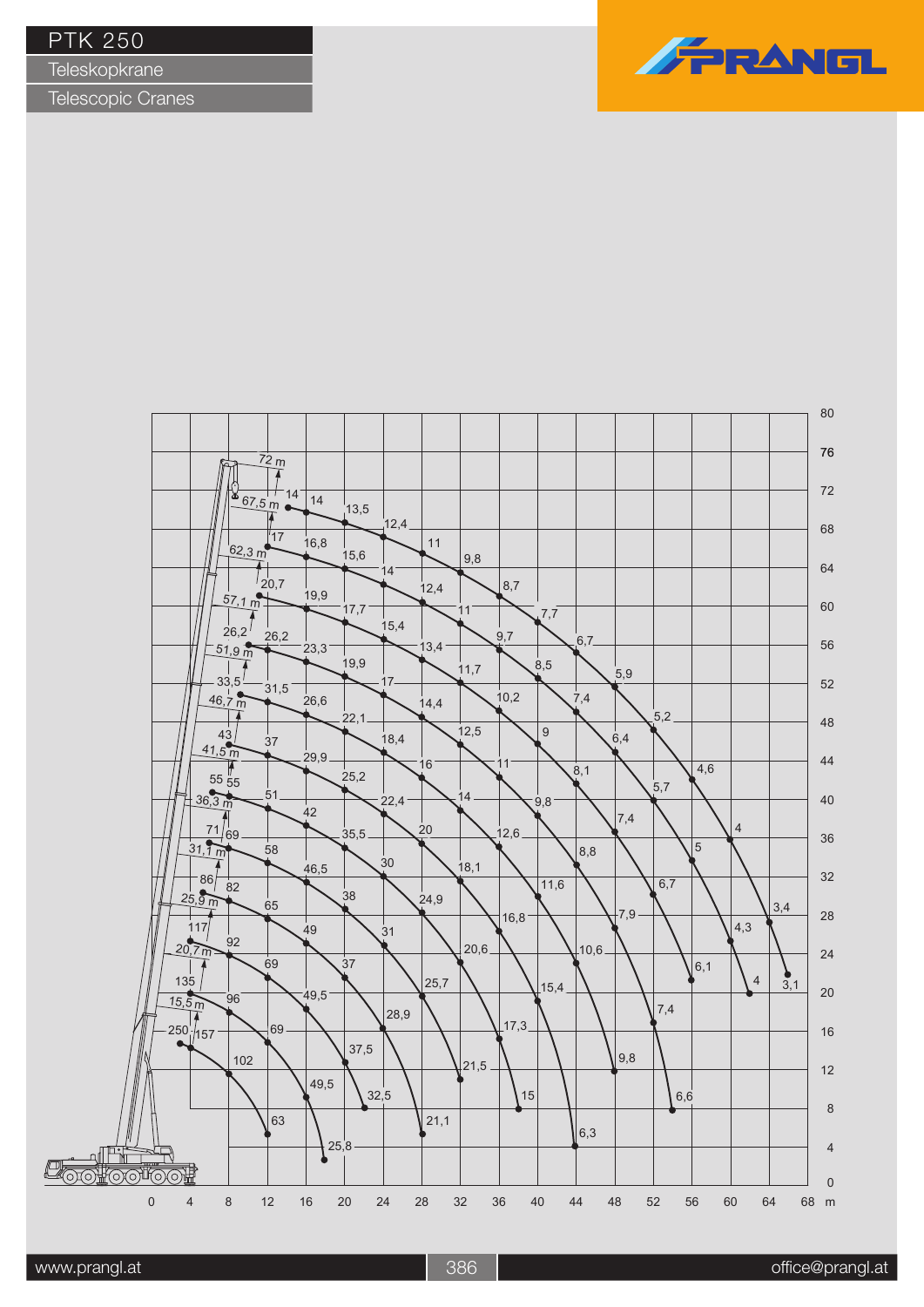

**Teleskopkrane** 

Telescopic Cranes

|                |          |      |      | 肁<br>97,5t |      |      | $\Box$    |      |      | $\mathbf{C}$ |                |                | <b>DIN</b>     |                |
|----------------|----------|------|------|------------|------|------|-----------|------|------|--------------|----------------|----------------|----------------|----------------|
|                | 15,5-72m |      |      |            |      |      | 8,86x8,5m |      |      | $360^\circ$  |                |                | 75%            |                |
|                |          |      |      |            |      |      |           |      |      |              |                |                |                |                |
| m              | $15,5*$  | 15,5 | 20,7 | 25,9       | 31,1 | 36,3 | 41,5      | 46,7 | 51,9 | 57,1         | 62,3           | 67,5           | 72             | m              |
| 3              | 250      | 176  |      |            |      |      |           |      |      |              |                |                |                | 3              |
| 3,5            | 173      | 173  | 135  |            |      |      |           |      |      |              |                |                |                | 3,5            |
| 4              | 157      | 157  | 135  | 117        |      |      |           |      |      |              |                |                |                | $\overline{4}$ |
| 4,5            | 144      | 144  | 134  | 117        |      |      |           |      |      |              |                |                |                | 4,5            |
| 5              | 136      | 136  | 127  | 116        | 86   |      |           |      |      |              |                |                |                | $\mathbf 5$    |
| 6              | 123      | 123  | 115  | 109        | 86   | 71   |           |      |      |              |                |                |                | $\,$ $\,$ $\,$ |
| $\overline{7}$ | 112      | 112  | 104  | 100        | 84   | 70   | 55        |      |      |              |                |                |                | $\overline{7}$ |
| $\,8\,$        | 102      | 101  | 96   | 92         | 82   | 69   | 55        | 43   |      |              |                |                |                | $\,8\,$        |
| $\Theta$       | 93       | 91   | 89   | 85         | 79   | 68   | 54        | 42,5 | 33,5 |              |                |                |                | $\Theta$       |
| 10             | 84       | 83   | 83   | 79         | 74   | 65   | 54        | 40,5 | 33,5 | 26,2         |                |                |                | 10             |
| 11             | 74       | 74   | 76   | 73         | 69   | 62   | 53        | 38,5 | 32,5 | 26,2         | 20,7           |                |                | 11             |
| 12             | 63       | 63   | 69   | 69         | 65   | 58   | 51        | 37   | 31,5 | 26,2         | 20,7           | 17             |                | 12             |
| 14             |          |      | 58   | 58         | 57   | 52   | 46        | 33,5 | 29,2 | 24,8         | 20,6           | 16,9           | 14             | 14             |
| 16             |          |      | 49,5 | 49,5       | 49   | 46,5 | 42        | 29,9 | 26,6 | 23,3         | 19,9           | 16,8           | 14             | 16             |
| 18             |          |      | 25,8 | 43         | 42,5 | 42,5 | 38,5      | 27,2 | 24,3 | 21,6         | 18,9           | 16,2           | 13,9           | 18             |
| 20             |          |      |      | 37,5       | 37   | 38   | 35,5      | 25,2 | 22,1 | 19,9         | 17,7           | 15,6           | 13,5           | 20             |
| 22             |          |      |      | 32,5       | 32,5 | 33,5 | 32,5      | 23,7 | 20   | 18,4         | 16,5           | 14,8           | 13,1           | 22             |
| 24             |          |      |      |            | 28,9 | 31   | 30        | 22,4 | 18,4 | 17           | 15,4           | 14             | 12,4           | 24             |
| 26             |          |      |      |            | 25,8 | 28,4 | 27,6      | 21,1 | 17,2 | 15,6         | 14,4           | 13,2           | 11,7           | 26             |
| 28             |          |      |      |            | 21,1 | 25,7 | 24,9      | 20   | 16   | 14,4         | 13,4           | 12,4           | 11             | 28             |
| 30             |          |      |      |            |      | 23,4 | 22,6      | 18,9 | 15   | 13,3         | 12,5           | 11,7           | 10,4           | 30             |
| 32             |          |      |      |            |      | 21,5 | 20,6      | 18,1 | 14   | 12,5         | 11,7           | 11             | 9,8            | 32             |
| 34             |          |      |      |            |      |      | 18,8      | 17,4 | 13,1 | 11,7         | 10,9           | 10,3           | 9,2            | 34             |
| 36             |          |      |      |            |      |      | 17,3      | 16,8 | 12,6 | 11           | 10,2           | 9,7            | 8,7            | 36             |
| 38             |          |      |      |            |      |      | 15        | 16,2 | 12   | 10,3         | 9,6            | 9,1            | 8,1            | 38             |
| 40             |          |      |      |            |      |      |           | 15,4 | 11,6 | 9,8          | $\hbox{9}$     | 8,5            | 7,7            | 40             |
| 42             |          |      |      |            |      |      |           | 14,3 | 11,1 | 9,2          | 8,5            | 7,9            | 7,2            | 42             |
| 44             |          |      |      |            |      |      |           | 6,3  | 10,6 | 8,8          | 8,1            | 7,4            | 6,7            | 44             |
| 46             |          |      |      |            |      |      |           |      | 10,2 | 8,3          | 7,7            | 6,9            | 6,3            | 46             |
| 48             |          |      |      |            |      |      |           |      | 9,8  | $7,9$        | 7,4            | 6,4            | 5,9            | 48             |
| 50             |          |      |      |            |      |      |           |      |      | 7,6          | $\overline{7}$ | 6,1            | 5,5            | 50             |
| 52             |          |      |      |            |      |      |           |      |      | 7,4          | 6,7            | 5,7            | 5,2            | 52             |
| 54             |          |      |      |            |      |      |           |      |      | 6,6          | 6,4            | 5,3            | 4,9            | 54             |
| 56             |          |      |      |            |      |      |           |      |      |              | 6,1            | 5              | 4,6            | 56             |
| 58             |          |      |      |            |      |      |           |      |      |              |                | 4,7            | 4,3            | 58             |
| 60             |          |      |      |            |      |      |           |      |      |              |                | 4,3            | $\overline{4}$ | 60             |
| 62             |          |      |      |            |      |      |           |      |      |              |                | $\overline{4}$ | 3,7            | 62             |
| 64             |          |      |      |            |      |      |           |      |      |              |                |                | 3,4            | 64             |
| 66             |          |      |      |            |      |      |           |      |      |              |                |                | 3,1            | 66             |

\* nach hinten / over rear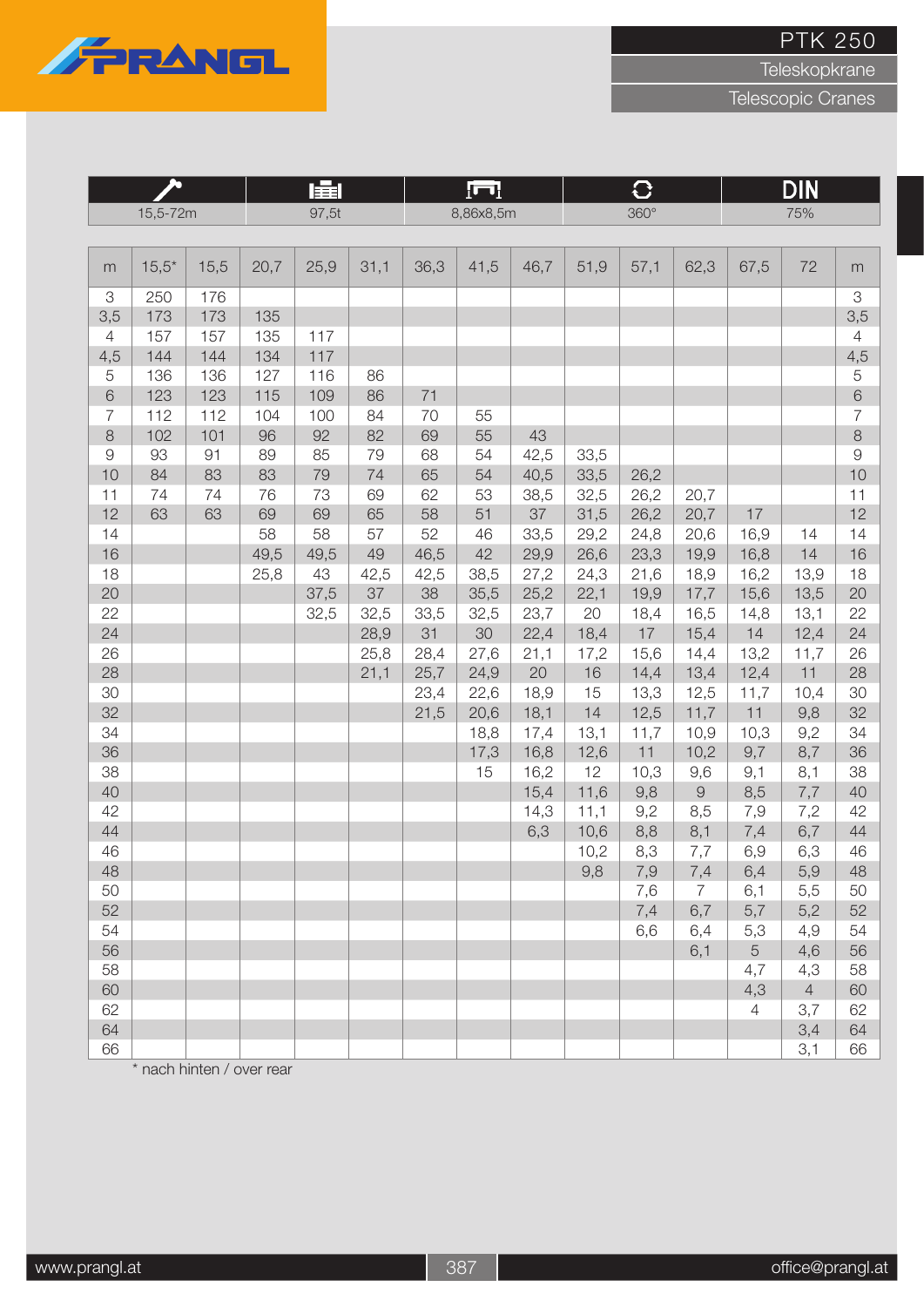Teleskopkrane

Telescopic Cranes



|                |          |      |      | 肁     |      |      | łш        |      |                   | $\mathbf C$ |                |            | DIN        |                           |
|----------------|----------|------|------|-------|------|------|-----------|------|-------------------|-------------|----------------|------------|------------|---------------------------|
|                | 15,5-72m |      |      | 72,5t |      |      | 8,86x8,5m |      |                   | 360°        |                |            | 75%        |                           |
|                |          |      |      |       |      |      |           |      |                   |             |                |            |            |                           |
| m              | $15,5*$  | 15,5 | 20,7 | 25,9  | 31,1 | 36,3 | 41,5      | 46,7 | 51,9              | 57,1        | 62,3           | 67,5       | 72         | m                         |
| $\mbox{3}$     | 176      | 176  |      |       |      |      |           |      |                   |             |                |            |            | $\ensuremath{\mathsf{3}}$ |
| 3,5            | 173      | 173  | 135  |       |      |      |           |      |                   |             |                |            |            | 3,5                       |
| $\overline{4}$ | 157      | 157  | 135  | 117   |      |      |           |      |                   |             |                |            |            | $\overline{4}$            |
| 4,5            | 144      | 144  | 134  | 117   |      |      |           |      |                   |             |                |            |            | 4,5                       |
| $\mathbf 5$    | 136      | 136  | 127  | 116   | 86   |      |           |      |                   |             |                |            |            | $\mathbf 5$               |
| $\,$ 6 $\,$    | 123      | 123  | 115  | 109   | 86   | 71   |           |      |                   |             |                |            |            | $6\,$                     |
| $\overline{7}$ | 112      | 109  | 105  | 100   | 84   | 70   | 55        |      |                   |             |                |            |            | $\overline{7}$            |
| $\,8\,$        | 100      | 97   | 96   | 92    | 82   | 69   | 55        | 43   |                   |             |                |            |            | $\,8\,$                   |
| $\Theta$       | 89       | 86   | 86   | 85    | 79   | 68   | 54        | 42,5 | 33,5              |             |                |            |            | $\Theta$                  |
| 10             | 79       | 77   | 77   | 77    | 74   | 65   | 54        | 40,5 | 33,5              | 26,2        |                |            |            | 10                        |
| 11             | 72       | 69   | 70   | 69    | 69   | 62   | 53        | 38,5 | 32,5              | 26,2        | 20,7           |            |            | 11                        |
| 12             | 63       | 63   | 63   | 63    | 62   | 58   | 51        | 37   | 31,5              | 26,2        | 20,7           | 17         |            | 12                        |
| 14             |          |      | 52   | 52    | 51   | 52   | 46        | 33,5 | 29,2              | 24,8        | 20,6           | 16,9       | 14         | 14                        |
| 16             |          |      | 45   | 44    | 43,5 | 44,5 | 42        | 29,9 | 26,6              | 23,3        | 19,9           | 16,8       | 14         | 16                        |
| 18             |          |      | 25,8 | 37,5  | 37   | 38,5 | 38,5      | 27,2 | 24,3              | 21,6        | 18,9           | 16,2       | 13,9       | 18                        |
| 20             |          |      |      | 32,5  | 32   | 35   | 34        | 25,2 | 22,1              | 19,9        | 17,7           | 15,6       | 13,5       | 20                        |
| 22             |          |      |      | 28,5  | 29,4 | 30,5 | 29,5      | 23,7 | 20                | 18,4        | 16,5           | 14,8       | 13,1       | 22                        |
| 24             |          |      |      |       | 27,1 | 26,6 | 25,7      | 22,4 | 18,4              | 17          | 15,4           | 14         | 12,4       | 24                        |
| 26             |          |      |      |       | 24   | 23,5 | 22,7      | 21,1 | 17,2              | 15,6        | 14,4           | 13,2       | 11,7       | 26                        |
| 28             |          |      |      |       | 21,1 | 21   | 20,1      | 20   | 16                | 14,4        | 13,4           | 12,4       | 11         | 28                        |
| 30             |          |      |      |       |      | 18,8 | 17,9      | 18,8 | 15                | 13,3        | 12,5           | 11,7       | 10,4       | 30                        |
| 32             |          |      |      |       |      | 17   | 17,1      | 16,9 | 14                | 12,5        | 11,7           | 11         | 9,8        | 32                        |
| 34             |          |      |      |       |      |      | 16        | 15,3 | 13,1              | 11,7        | 10,9           | 10,3       | 9,2        | 34                        |
| 36             |          |      |      |       |      |      | 14,6      | 13,9 | 12,6              | 11          | 10,2           | 9,7        | 8,7        | 36                        |
| 38             |          |      |      |       |      |      | 13,4      | 12,6 | 12                | 10,3        | 9,6            | 9,1        | 8,1        | 38                        |
| 40             |          |      |      |       |      |      |           | 11,5 | 11,6              | 9,8         | $\Theta$       | 8,5        | 7,7        | 40                        |
| 42             |          |      |      |       |      |      |           | 10,4 | 10,8              | 9,2         | 8,5            | 7,9        | 7,2        | 42                        |
| 44             |          |      |      |       |      |      |           | 6,3  | 9,9               | 8,8         | 8,1            | 7,4        | 6,7        | 44                        |
| 46<br>48       |          |      |      |       |      |      |           |      | $\hbox{9}$<br>8,3 | 8,3         | 7,7            | 6,9        | 6,3        | 46<br>48                  |
|                |          |      |      |       |      |      |           |      |                   | 7,9         | 7,4            | 6,4        | 5,9        |                           |
| 50<br>52       |          |      |      |       |      |      |           |      |                   | 7,5         | $\overline{7}$ | 6,1        | 5,5        | 50<br>52                  |
| 54             |          |      |      |       |      |      |           |      |                   | 6,9<br>6,3  | 6,6<br>6       | 5,7        | 5,2        | 54                        |
| 56             |          |      |      |       |      |      |           |      |                   |             | 5,5            | 5,3<br>4,8 | 4,9<br>4,6 | 56                        |
| 58             |          |      |      |       |      |      |           |      |                   |             |                | 4,2        | 4,3        | 58                        |
| 60             |          |      |      |       |      |      |           |      |                   |             |                | 3,8        | 3,8        | 60                        |
| 62             |          |      |      |       |      |      |           |      |                   |             |                | 3,4        | 3,3        | 62                        |
| 64             |          |      |      |       |      |      |           |      |                   |             |                |            | 2,9        | 64                        |
| 66             |          |      |      |       |      |      |           |      |                   |             |                |            | 2,6        | 66                        |

\* nach hinten / over rear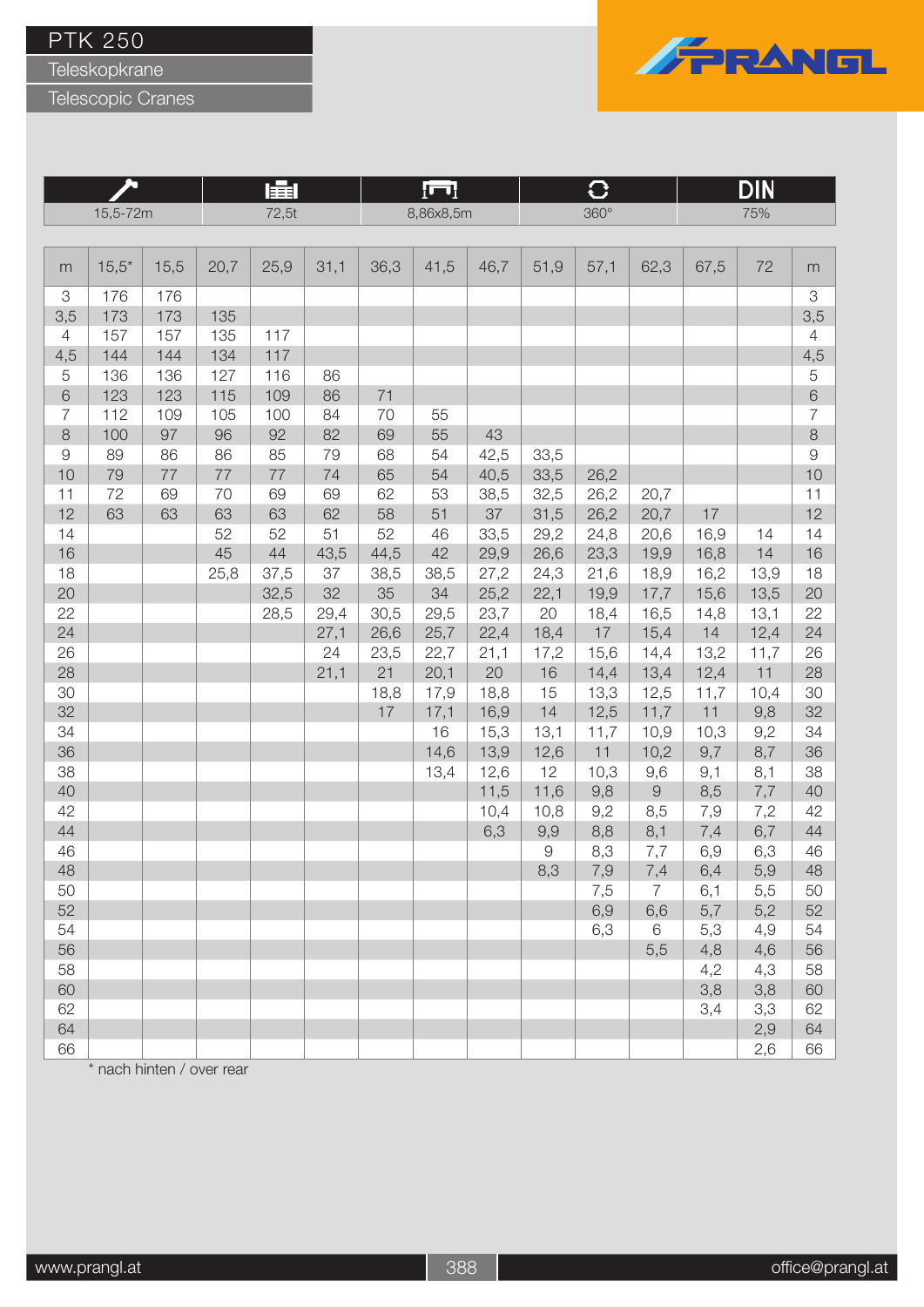

Teleskopkrane

|                |          |      |      | 肁l   |      |      | $\Box$    |      | $\mathbf{C}$ |            |            | <b>DIN</b> |                           |
|----------------|----------|------|------|------|------|------|-----------|------|--------------|------------|------------|------------|---------------------------|
|                | 15,5-72m |      |      | 60t  |      |      | 8,86x8,5m |      | $360^\circ$  |            |            | 75%        |                           |
|                |          |      |      |      |      |      |           |      |              |            |            |            |                           |
| m              | 15,5     | 20,7 | 25,9 | 31,1 | 36,3 | 41,5 | 46,7      | 51,9 | 57,1         | 62,3       | 67,5       | 72         | m                         |
| 3              | 176      |      |      |      |      |      |           |      |              |            |            |            | $\ensuremath{\mathsf{3}}$ |
| 3,5            | 173      | 135  |      |      |      |      |           |      |              |            |            |            | 3,5                       |
| 4              | 157      | 135  | 117  |      |      |      |           |      |              |            |            |            | $\overline{4}$            |
| 4,5            | 144      | 134  | 117  |      |      |      |           |      |              |            |            |            | 4,5                       |
| 5              | 136      | 127  | 116  | 86   |      |      |           |      |              |            |            |            | $\overline{5}$            |
| 6              | 121      | 115  | 109  | 86   | 71   |      |           |      |              |            |            |            | $6\,$                     |
| $\overline{7}$ | 106      | 105  | 100  | 84   | 70   | 55   |           |      |              |            |            |            | $\overline{7}$            |
| $\,8\,$        | 93       | 94   | 92   | 82   | 69   | 55   | 43        |      |              |            |            |            | $\,8\,$                   |
| $\hbox{9}$     | 82       | 83   | 82   | 79   | 68   | 54   | 42,5      | 33,5 |              |            |            |            | $\Theta$                  |
| 10             | 73       | 74   | 73   | 73   | 65   | 54   | 40,5      | 33,5 | 26,2         |            |            |            | 10                        |
| 11             | 65       | 66   | 66   | 65   | 62   | 53   | 38,5      | 32,5 | 26,2         | 20,7       |            |            | 11                        |
| 12             | 59       | 59   | 59   | 58   | 58   | 51   | 37        | 31,5 | 26,2         | 20,7       | 17         |            | 12                        |
| 14             |          | 49,5 | 48,5 | 48   | 48   | 46   | 33,5      | 29,2 | 24,8         | 20,6       | 16,9       | 14         | 14                        |
| 16             |          | 41,5 | 40,5 | 40   | 42   | 40,5 | 29,9      | 26,6 | 23,3         | 19,9       | 16,8       | 14         | 16                        |
| 18             |          | 25,8 | 34   | 35   | 36   | 34,5 | 27,2      | 24,3 | 21,6         | 18,9       | 16,2       | 13,9       | 18                        |
| 20             |          |      | 31   | 31   | 30,5 | 29,7 | 25,2      | 22,1 | 19,9         | 17,7       | 15,6       | 13,5       | 20                        |
| 22             |          |      | 26,7 | 26,8 | 26,4 | 25,5 | 23,7      | 20   | 18,4         | 16,5       | 14,8       | 13,1       | 22                        |
| 24             |          |      |      | 23,4 | 22,9 | 22   | 22,4      | 18,4 | 17           | 15,4       | 14         | 12,4       | 24                        |
| 26             |          |      |      | 20,6 | 20,1 | 19,6 | 20,2      | 17,2 | 15,6         | 14,4       | 13,2       | 11,7       | 26                        |
| 28             |          |      |      | 18,3 | 17,8 | 18,6 | 17,8      | 16   | 14,4         | 13,4       | 12,4       | 11         | 28                        |
| 30             |          |      |      |      | 15,8 | 16,6 | 15,8      | 15   | 13,3         | 12,5       | 11,7       | 10,4       | 30                        |
| 32             |          |      |      |      | 14,2 | 14,9 | 14,2      | 13,9 | 12,5         | 11,7       | 11         | 9,8        | 32                        |
| 34             |          |      |      |      |      | 13,5 | 12,7      | 13,1 | 11,7         | 10,9       | 10,3       | 9,2        | 34                        |
| 36             |          |      |      |      |      | 12,2 | 11,7      | 11,8 | 11           | 10,2       | 9,7        | 8,7        | 36                        |
| 38             |          |      |      |      |      | 11,1 | 11,1      | 10,7 | 10           | 9,6        | 9,1        | 8,1        | 38                        |
| 40             |          |      |      |      |      |      | 10,4      | 9,6  | 9,5          | $\hbox{9}$ | 8,5        | 7,7        | 40                        |
| 42             |          |      |      |      |      |      | 9,5       | 8,7  | 8,7          | 8,5        | 7,8        | 7,2        | 42                        |
| 44             |          |      |      |      |      |      | 6,3       | 8,1  | 7,8          | 7,6        | 6,9        | 6,7        | 44                        |
| 46<br>48       |          |      |      |      |      |      |           | 7,7  | 7,1          | 6,8        | 6,1        | 6,2        | 46<br>48                  |
| 50             |          |      |      |      |      |      |           | 7,2  | 6,5          | 6,1        | 5,4<br>4,8 | 5,4<br>4,8 | 50                        |
| 52             |          |      |      |      |      |      |           |      | 5,9          | 5,5        |            | 4,2        | 52                        |
| 54             |          |      |      |      |      |      |           |      | 5,3<br>4,8   | 4,9<br>4,4 | 4,2<br>3,7 | 3,7        | 54                        |
| 56             |          |      |      |      |      |      |           |      |              | 3,9        | 3,2        | 3,2        | 56                        |
| 58             |          |      |      |      |      |      |           |      |              |            | 2,7        | 2,7        | 58                        |
| 60             |          |      |      |      |      |      |           |      |              |            | 2,3        | 2,3        | 60                        |
| 62             |          |      |      |      |      |      |           |      |              |            | 1,9        | 1,9        | 62                        |
| 64             |          |      |      |      |      |      |           |      |              |            |            | 1,6        | 64                        |
| 66             |          |      |      |      |      |      |           |      |              |            |            | 1,2        | 66                        |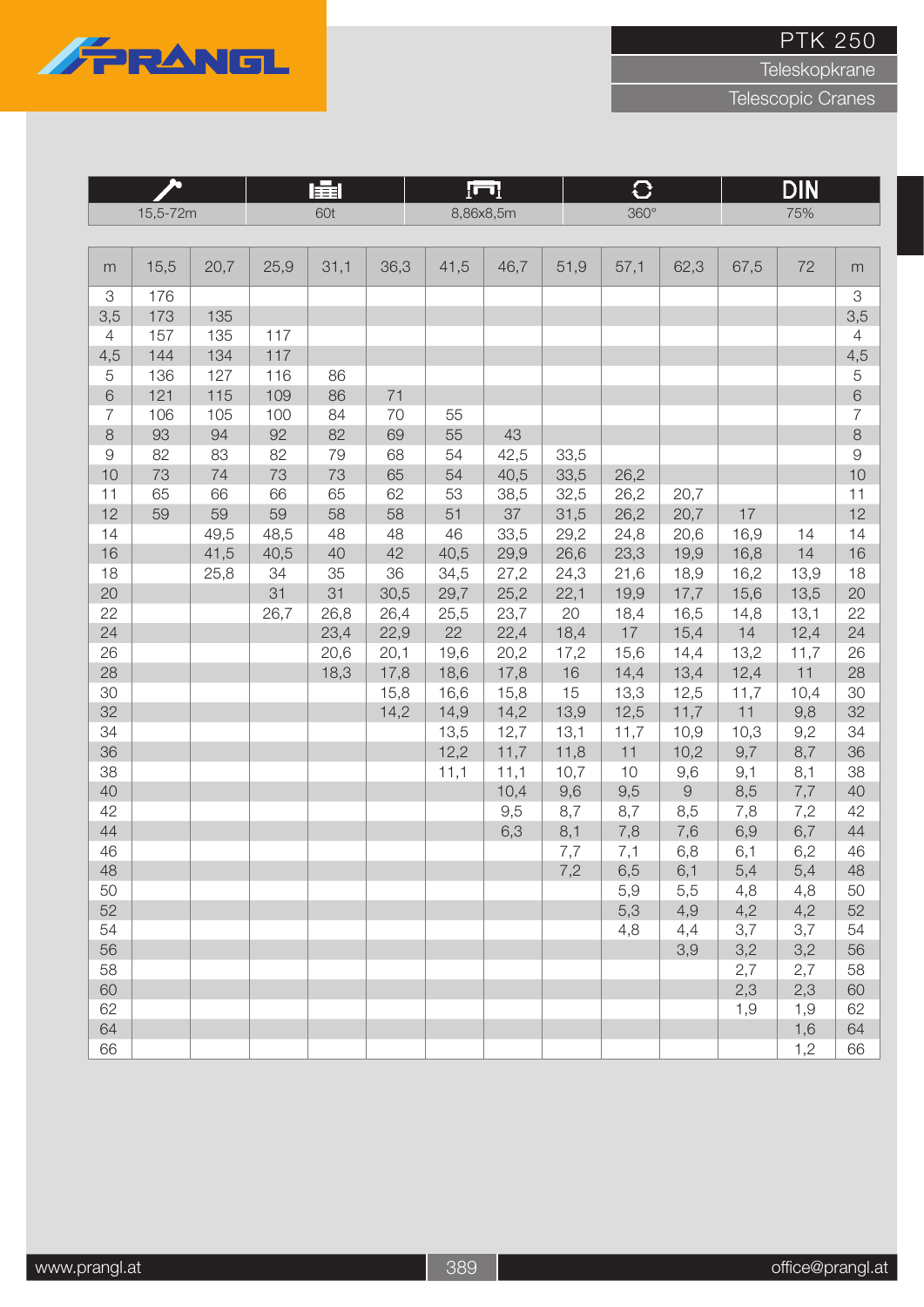**Teleskopkrane** 



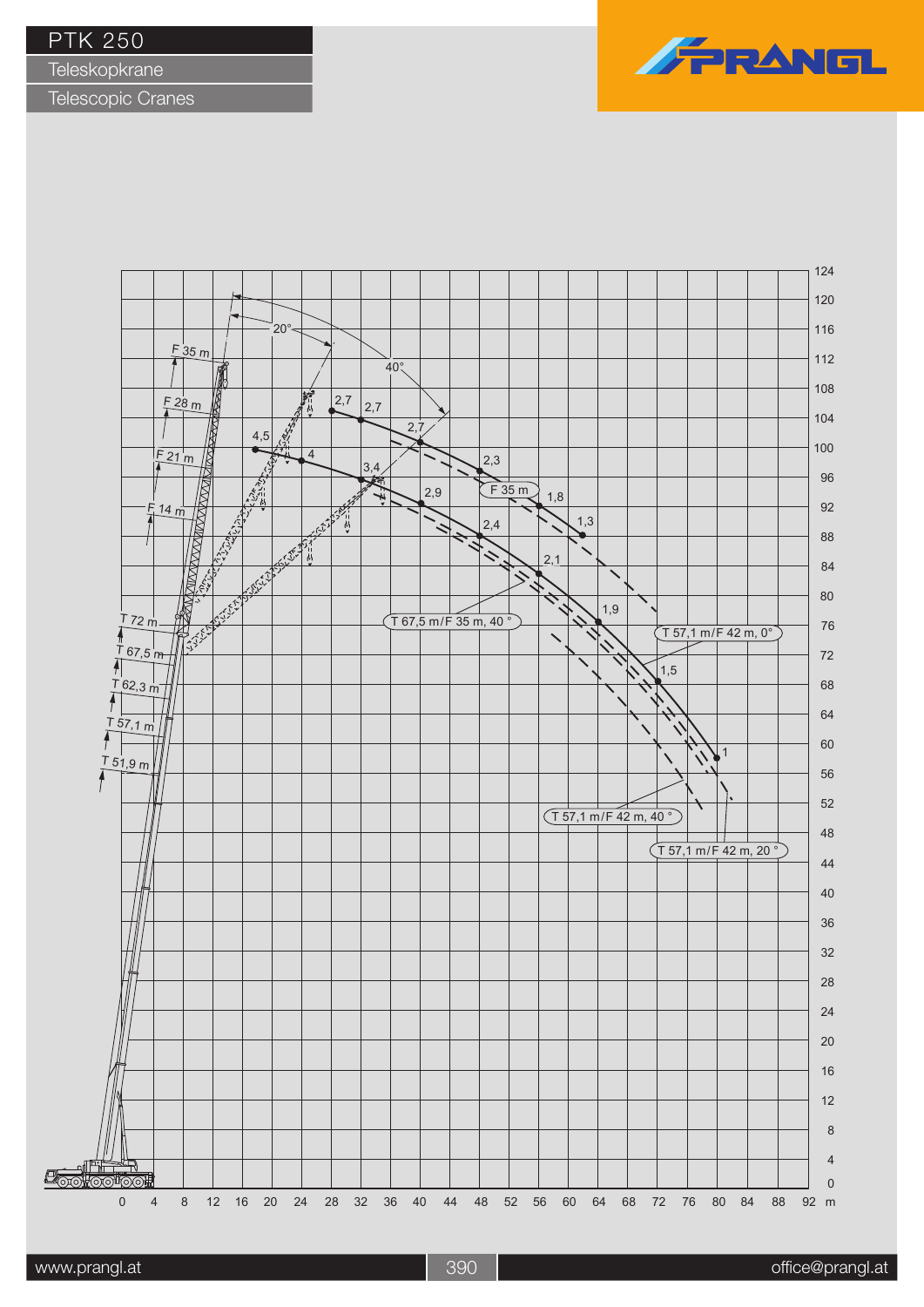

Teleskopkrane

|          |             |                              |                | kZ<br>1<br>14-42m |              |              | 量            |                |                |              | lul                   |                |              | G            |                |              |              | DIN          |            |          |
|----------|-------------|------------------------------|----------------|-------------------|--------------|--------------|--------------|----------------|----------------|--------------|-----------------------|----------------|--------------|--------------|----------------|--------------|--------------|--------------|------------|----------|
|          | 51,9-72m    |                              |                |                   |              |              |              | 85t            |                |              |                       | 8,86x8,5m      |              |              | 360°           |              |              |              | 75%        |          |
|          |             |                              |                |                   | $0^{\circ}$  |              |              |                |                |              |                       |                |              |              |                |              |              |              |            |          |
|          |             |                              | $51,9 + 1,5$   |                   |              |              |              | $57,1 + 1,5$   |                |              |                       |                | $62,3 + 1,5$ |              |                |              | $67,5 + 1,5$ |              | $ 72+1,5 $ |          |
| m        | 14          | 21                           | 28             | 35                | 42           | 14           | 21           | 28             | 35             | 42           | 14                    | 21             | 28           | 35           | 14             | 21           | 28           | 35           | 35         | m        |
| 10       | 17,9        |                              |                |                   |              |              |              |                |                |              |                       |                |              |              |                |              |              |              |            | 10       |
| 11       | 17,9        |                              |                |                   |              | 14,5         |              |                |                |              |                       |                |              |              |                |              |              |              |            | 11       |
| 12       |             | $17,9$ 13,4                  |                |                   |              | 14,5         |              |                |                |              |                       |                |              |              |                |              |              |              |            | 12       |
| 14       | $17,5$ 13,1 |                              | 9,7            |                   |              | 14,4         | 10,8         | 8,5            |                |              | 11,6                  | 8,6            |              |              | 8,7            |              |              |              |            | 14       |
| 16       | 17,1        | 12,6                         | 9,3            | 6,9               | 5,2          | 14,3         | 10,8         | 8,4            | 6,3            |              | 11,5                  | 8,6            | 6,9          |              | 8,7            | 6,8          |              |              |            | 16       |
| 18       | $16,6$ 12,1 |                              | 8,9            | 6,7               | 5            | 13,9         | 10,5         | $\,8\,$        | 6,1            | 4,5          | 11,4                  | 8,6            | 6,9          | 5,3          | 8,7            | 6,8          | 5,3          |              |            | 18       |
| 20<br>22 |             | $15,9$ 11,7<br>$15,1$   11,3 | 8,5<br>8,2     | 6,4<br>6,1        | 4,8<br>4,6   | 13,4<br>12,9 | 10,3<br>10,2 | 7,7            | 5,9<br>5,6     | 4,3<br>4,2   | 11,1<br>10,7          | 8,5            | 6,8<br>6,6   | 5,1<br>4,9   | 8,6<br>8,5     | 6,8<br>6,8   | 5,3<br>5,3   | 3,7<br>3,7   |            | 20<br>22 |
| 24       | 14,1        | 10,9                         | 7,8            | 5,9               | 4,4          | 12,2         | 10           | 7,5<br>7,2     | 5,4            | 4            | 10,3                  | 8,5<br>8,3     | 6,4          | 4,8          | 8,2            | 6,6          | 5,3          | 3,7          |            | 24       |
| 26       | 13,3        | 10,5                         | 7,5            | 5,6               | 4,2          | 11,5         | 9,8          | $\overline{7}$ | 5,2            | 3,9          | 9,9                   | 8              | 6,3          | 4,6          | 8              | 6,5          | 5,2          | 3,7          |            | 26       |
| 28       | 12,4        | 10,1                         | 7,2            | 5,4               | 4            | 10,8         | 9,4          | 6,8            | 5              | 3,7          | 9,4                   | 7,8            | 6,1          | 4,5          | 7,8            | 6,3          | 5,1          | 3,7          | 2,7        | 28       |
| 30       | 11,6        | 9,8                          | $\overline{7}$ | 5,1               | 3,8          | 10,1         | 8,9          | 6,5            | 4,8            | 3,6          | 8,9                   | 7,5            | 6            | 4,3          | 7,5            | 6,1          | 4,9          | 3,7          | 2,7        | 30       |
| 32       | 10,8        | 9,4                          | 6,7            | 4,9               | 3,6          | 9,5          | 8,4          | 6,3            | 4,6            | 3,4          | 8,4                   | 7,1            | 5,8          | 4,2          | 7,1            | 5,9          | 4,8          | 3,7          | 2,7        | 32       |
| 34       | 10,1        | $\Theta$                     | 6,4            | 4,7               | 3,5          | 8,9          | 8            | 6,1            | 4,4            | 3,3          | 7,9                   | 6,8            | 5,6          | 4,1          | 6,8            | 5,6          | 4,6          | 3,6          | 2,7        | 34       |
| 36       | 9,4         | 8,5                          | 6,2            | 4,5               | 3,3          | 8,4          | 7,5          | 5,9            | 4,3            | 3,1          | 7,4                   | 6,5            | 5,5          | 3,9          | 6,5            | 5,4          | 4,4          | 3,5          | 2,7        | 36       |
| 38       | 8,7         | 8,1                          | $6\,$          | 4,3               | 3,2          | 7,8          | 7,1          | 5,7            | 4,1            | 3            | $\overline{7}$        | 6,2            | 5,3          | 3,8          | 6,2            | 5,2          | 4,2          | 3,4          | 2,7        | 38       |
| 40       | 8,1         | 7,6                          | 5,8            | 4,2               | 3            | 7,3          | 6,7          | 5,6            | $\overline{4}$ | 2,9          | 6,6                   | 5,9            | 5,1          | 3,7          | 5,9            | 5            | 4,1          | 3,2          | 2,7        | 40       |
| 42       | 7,5         | 7,1                          | 5,6            | $\overline{4}$    | 2,9          | 6,8          | 6,3          | 5,4            | 3,8            | 2,8          | 6,1                   | 5,6            | 4,9          | 3,6          | 5,7            | 4,8          | 3,9          | 3,1          | 2,7        | 42       |
| 44       | 7           | 6,6                          | 5,4            | 3,8               | 2,7          | 6,3          | 5,9          | 5,3            | 3,7            | 2,7          | 5,7                   | 5,3            | 4,6          | 3,5          | 5,3            | 4,6          | 3,8          | 3            | 2,6        | 44       |
| 46       | 6,4         | 6,2                          | 5,3            | 3,7               | 2,6          | 5,8          | 5,5          | 5,1            | 3,6            | 2,5          | 5,4                   | 4,9            | 4,4          | 3,4          | $\overline{5}$ | 4,4          | 3,6          | 2,9          | 2,5        | 46       |
| 48       | 5,9         | 5,7                          | 5,1            | 3,6               | 2,5          | 5,4          | 5,2          | 4,8            | 3,4            | 2,4          | 5                     | 4,6            | 4,2          | 3,3          | 4,7            | 4,2          | 3,5          | 2,7          | 2,3        | 48       |
| 50       | 5,5         | 5,3                          | 4,9            | 3,4               | 2,4          | 5            | 4,8          | 4,5            | 3,3            | 2,4          | 4,6                   | 4,3            | 3,9          | 3,2          | 4,4            | 3,9          | 3,4          | 2,6          | 2,2        | 50       |
| 52<br>54 | 5,1         | 4,9                          | 4,7            | 3,3               | 2,4          | 4,7          | 4,4          | 4,2            | 3,3            | 2,3          | 4,3<br>$\overline{4}$ | $\overline{4}$ | 3,7          | 3,1          | 4,1            | 3,7          | 3,2          | 2,5          | 2,1        | 52<br>54 |
| 56       | 4,8<br>4,4  | 4,6<br>4,2                   | 4,5<br>4,2     | 3,2<br>3,1        | 2,3<br>2,2   | 4,4<br>4,1   | 4,1<br>3,8   | 3,9<br>3,6     | 3,2<br>3,1     | 2,2<br>2,1   | 3,8                   | 3,7<br>3,4     | 3,5<br>3,2   | 3<br>2,8     | 3,8<br>3,5     | 3,4<br>3,2   | 3,1<br>2,9   | 2,4<br>2,3   | 1,9<br>1,8 | 56       |
| 58       | 4,1         | 3,9                          | 3,8            | 2,9               | 2,1          | 3,8          | 3,6          | 3,4            | 3              | 2,1          | 3,6                   | 3,2            | 3            | 2,6          | 3,2            | 3            | 2,7          | 2,2          | 1,6        | 58       |
| 60       | 3,7         | 3,7                          | 3,6            | 2,8               | 2,1          | 3,5          | 3,4          | 3,1            | 2,9            | 2            | 3,4                   | 2,9            | 2,8          | 2,4          | 2,9            | 2,8          | 2,5          | 2,1          | 1,5        | 60       |
| 62       | 3,4         | 3,4                          | 3,3            | 2,7               | $\mathbf{2}$ | 3,2          | 3,2          | 2,8            | 2,7            | $\mathbf{2}$ | 3,2                   | 2,8            | 2,6          | 2,2          | 2,7            | 2,5          | 2,3          | 1,9          | 1,3        | 62       |
| 64       |             | 3,1                          | 3,1            | 2,6               | 1,9          | 3            | 2,9          | 2,6            | 2,4            | 1,9          | 3                     | 2,6            | 2,3          | $\mathbf{2}$ | 2,5            | 2,3          | 2,1          | 1,7          |            | 64       |
| 66       |             | 2,9                          | 2,9            | 2,5               | 1,8          | 2,7          | 2,7          | 2,5            | 2,2            | 1,8          | 2,7                   | 2,5            |              | $2,2$   1,9  | 2,3            | 2,1          |              | $1,9$   1,6  |            | 66       |
| 68       |             | 2,6                          | 2,7            | 2,5               | 1,7          |              | 2,5          | 2,4            | $\mathbf{2}$   | 1,8          | 2,5                   | 2,3            | 2,1          | 1,7          | 2,1            | 1,9          | 1,8          | 1,4          |            | 68       |
| 70       |             |                              | 2,5            | 2,3               | 1,7          |              | 2,3          | 2,2            | 1,9            | 1,6          | 2,3                   | 2,2            | 1,9          | 1,6          | 1,9            | 1,7          | 1,6          | 1,3          |            | 70       |
| 72       |             |                              | 2,3            | 2,1               | 1,6          |              | 2,1          | $\mathbf{2}$   | 1,8            | 1,5          | 2,1                   | $\overline{2}$ | 1,8          | 1,4          | 1,7            | 1,5          | 1,4          | 1,1          |            | 72       |
| 74       |             |                              | 2,1            | $\overline{2}$    | 1,6          |              | 1,9          | 1,9            | 1,7            | 1,3          |                       | 1,9            | 1,7          | 1,3          | 1,5            | 1,4          | 1,2          | $\mathbf{1}$ |            | 74       |
| 76       |             |                              | 1,9            | 1,8               | 1,5          |              |              | 1,7            | 1,5            | 1,2          |                       | 1,7            | 1,6          | 1,2          | 1,3            | 1,2          | $\mathbf{1}$ |              |            | 76       |
| 78       |             |                              |                | 1,6               | 1,5          |              |              | 1,5            | 1,3            | 1,1          |                       | 1,5            | 1,4          | 1,1          |                | $\mathbf{1}$ |              |              |            | 78       |
| 80       |             |                              |                | 1,5               | 1,3          |              |              | 1,3            | 1,2            | $\mathbf{1}$ |                       |                | 1,2          | $\mathbf{1}$ |                |              |              |              |            | 80       |
| 82       |             |                              |                | 1,3               | 1,2          |              |              |                | $\mathbf{1}$   |              |                       |                | 1,1          |              |                |              |              |              |            | 82       |
| 84       |             |                              |                |                   | $\mathbf{1}$ |              |              |                |                |              |                       |                |              |              |                |              |              |              |            | 84       |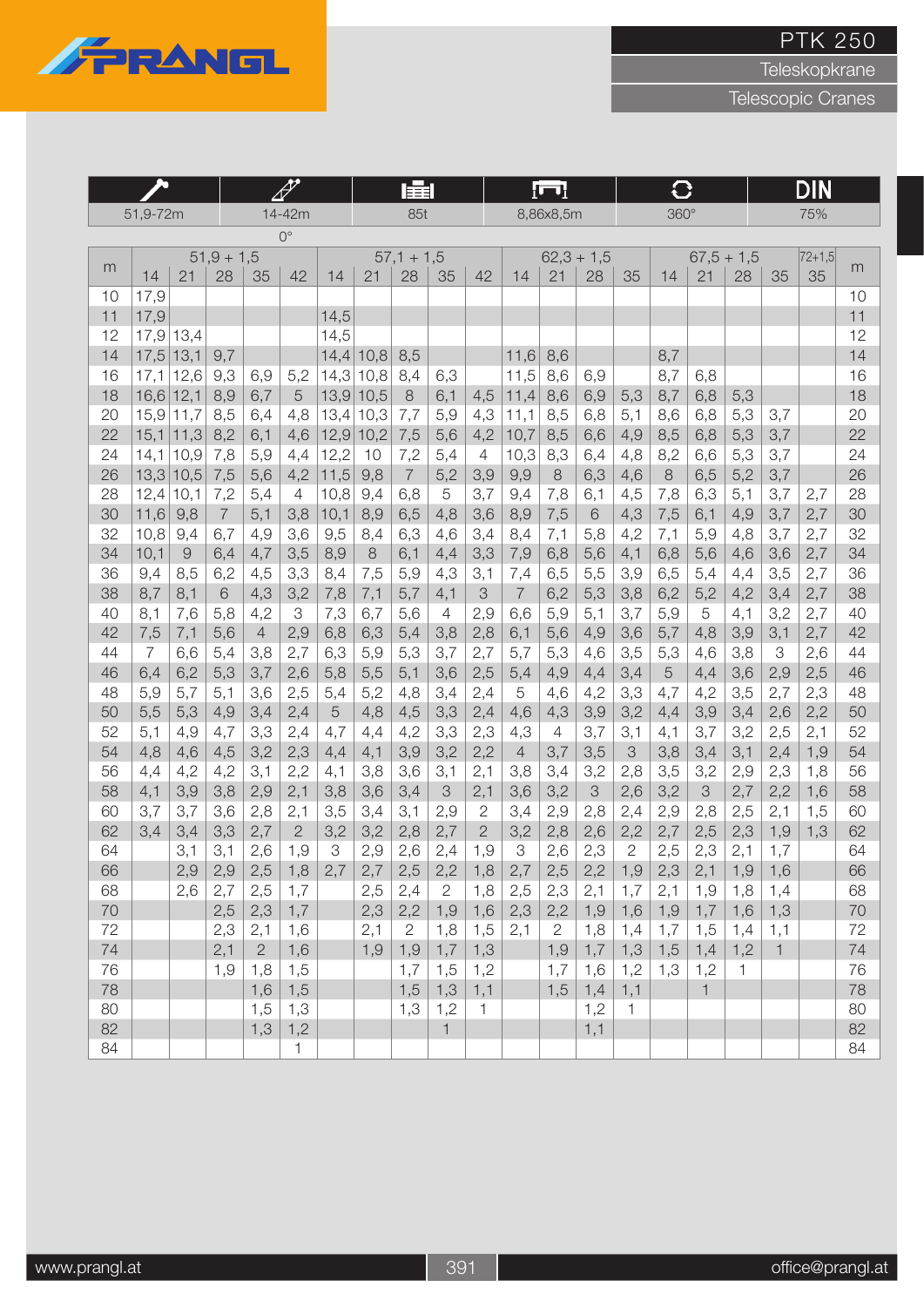Teleskopkrane



|          |            |            |                |                                  | 瞦                     |            |            |                | [m]          |                                |            |                |                |              |                | DIN            |                |               |                |          |
|----------|------------|------------|----------------|----------------------------------|-----------------------|------------|------------|----------------|--------------|--------------------------------|------------|----------------|----------------|--------------|----------------|----------------|----------------|---------------|----------------|----------|
|          | 51,9-72m   |            |                |                                  | 14-42m                |            |            | 85t            |              |                                |            | 8,86x8,5m      |                |              | $360^\circ$    |                |                |               | 75%            |          |
|          |            |            |                |                                  | $20^{\circ}$          |            |            |                |              |                                |            |                |                |              |                |                |                |               |                |          |
|          |            |            | $51,9 + 1,5$   |                                  |                       |            |            | $57,1 + 1,5$   |              |                                |            | $62,3 + 1,5$   |                |              |                | $67,5 + 1,5$   |                |               | $72 + 1,5$     |          |
| m        | 14         | 21         | 28             | 35                               | 42                    | 14         | 21         | 28             | 35           | 42                             | 14         | 21             | 28             | 35           | 14             | 21             | 28             | 35            | 35             | m        |
| 16       | 15,4       |            |                |                                  |                       |            |            |                |              |                                |            |                |                |              |                |                |                |               |                | 20       |
| 18       | 14,7       |            |                |                                  |                       | 13,7       |            |                |              |                                |            |                |                |              |                |                |                |               |                | 22       |
| 20       | 14         | 9,4        |                |                                  |                       | 13,1       |            |                |              |                                | 10,6       |                |                |              |                |                |                |               |                | 20       |
| 22       | 13,4       | 9,1        |                |                                  |                       | 12,7       | 8,6        |                |              |                                | 10,2       |                |                |              | 8,4            |                |                |               |                | 22       |
| 24       | 12,9       | 8,8        | 6              |                                  |                       | 12,1       | 8,4        |                |              |                                | 9,9        | 7,8            |                |              | 8,1            |                |                |               |                | 24       |
| 26       | 12,4       | 8,6        | 5,8            |                                  |                       | 11,6       | 8,2        | 5,6            |              |                                | 9,5        | 7,6            |                |              | 7,8            | 6,3            |                |               |                | 26       |
| 28       | 11,9       | 8,3        | 5,6            | 4                                |                       | 11         | 8          | 5,4            |              |                                | 9,1        | 7,4            | 5,1            |              | 7,5            | 6,1            |                |               |                | 28       |
| 30       | 11,5       | 8,1        | 5,5            | 3,9                              |                       | 10,5       | 7,8        | 5,3            | 3,7          |                                | 8,7        | 7,2            | 5              |              | 7,2            | 5,9            | 4,6            |               |                | 30       |
| 32       | 11,1       | 7,9        | 5,3            | 3,7                              | 2,6                   | 9,9        | 7,6        | 5,1            | 3,6          |                                | 8,3        | 6,9            | 4,8            | 3,3          | $\overline{7}$ | 5,7            | 4,5            |               |                | 32       |
| 34       | 10,3       | 7,7        | 5,1            | 3,6                              | 2,5                   | 9,3        | 7,5        | 5              | 3,4          | 2,4                            | 7,9        | 6,7            | 4,7            | 3,2          | 6,7            | 5,5            | 4,4            | $\mathcal{S}$ |                | 34       |
| 36       | 9.7        | 7,6        | 5              | 3,4                              | 2,4                   | 8,7        | 7,4        | 4,8            | 3,3          | 2,3                            | 7,5        | 6,4            | 4,6            | 3,1          | 6.4            | 5,2            | 4,3            | 2,9           | 2,7            | 36       |
| 38       | 9          | 7,4        | 4,9            | 3,3                              | 2,3                   | 8,1        | 7,2        | 4,7            | 3,2          | 2,3                            | 7,2        | 6,1            | 4,5            | 3,1          | 6,2            | 5,1            | 4,1            | 2,8           | 2,6            | 38       |
| 40       | 8,4        | 7,2        | 4,7            | 3,2                              | 2,2                   | 7,6        | 7          | 4,6            | 3,1          | 2,2                            | 6,9        | 5,9            | 4,4            | 3            | 5,9            | 4,9            | $\overline{4}$ | 2,8           | 2,6            | 40       |
| 42       | 7,8        | 7,1        | 4,6            | 3,1                              | 2,1                   | 7,1        | 6,7        | 4,5            | 3            | 2,1                            | 6,5        | 5,6            | 4,3            | 2,9          | 5,6            | 4,7            | 3,8            | 2,7           | 2,5            | 42       |
| 44<br>46 | 7,2<br>6,7 | 6,9<br>6,6 | 4,5<br>4,4     | $\ensuremath{\mathsf{3}}$<br>2,9 | 2,1<br>$\overline{2}$ | 6,6<br>6,1 | 6,3<br>5,9 | 4,4<br>4,3     | 2,9<br>2,9   | $\mathbf{2}$<br>$\overline{2}$ | 6,1<br>5,7 | 5,4            | 4,3<br>4,2     | 2,8<br>2,8   | 5,4<br>5,1     | 4,5<br>4,4     | 3,7<br>3,5     | 2,6<br>2,6    | 2,5<br>2,4     | 44<br>46 |
| 48       | 6,2        | 6,2        | 4,3            | 2,8                              | 1,9                   | 5,6        | 5,5        | 4,2            | 2,8          | 1,9                            | 5,3        | 5,1<br>4,9     | 4,1            | 2,7          | 4,9            | 4,2            | 3,4            | 2,5           | 2,4            | 48       |
| 50       | 5,7        | 5,8        | 4,2            | 2,7                              | 1,9                   | 5,2        | 5,1        | 4,2            | 2,7          | 1,8                            | 4,9        | 4,7            | $\overline{4}$ | 2,6          | 4,6            | $\overline{4}$ | 3,3            | 2,5           | 2,3            | 50       |
| 52       | 5,3        | 5,3        | 4,1            | 2,6                              | 1,8                   | 4,8        | 4,8        | 4,1            | 2,6          | 1,8                            | 4,5        | 4,4            | 3,9            | 2,6          | 4,3            | 3,8            | 3,2            | 2,5           | 2,2            | 52       |
| 54       | 4,9        | 4,9        | $\overline{4}$ | 2,6                              | 1,7                   | 4,6        | 4,4        | $\overline{4}$ | 2,5          | 1,7                            | 4,2        | $\overline{4}$ | 3,7            | 2,5          | $\overline{4}$ | 3,6            | 3              | 2,4           | 2,1            | 54       |
| 56       | 4,5        | 4,6        | 3,9            | 2,5                              | 1,7                   | 4,2        | 4,1        | $\overline{4}$ | 2,5          | 1,7                            | 3,9        | 3,7            | 3,5            | 2,4          | 3,7            | 3,5            | 2,9            | 2,3           | $\overline{2}$ | 56       |
| 58       | 4,1        | 4,2        | 3,9            | 2,5                              | 1,6                   | 3,9        | 3,8        | 3,7            | 2,4          | 1,6                            | 3,7        | 3,5            | 3,4            | 2,4          | 3,4            | 3,3            | 2,8            | 2,2           | $\overline{2}$ | 58       |
| 60       |            | 3,9        | 3,8            | 2,4                              | 1,6                   | 3,6        | 3,5        | 3,5            | 2,4          | 1,6                            | 3,4        | 3,2            | 3,1            | 2,4          | 3,2            | 3              | 2,7            | 2,2           | 1,9            | 60       |
| 62       |            | 3,6        | 3,6            | 2,3                              | 1,6                   | 3,2        | 3,2        | 3,2            | 2,4          | 1,6                            | 3,2        | 3              | 2,9            | 2,3          | 2,9            | 2,8            | 2,6            | 2,1           | 1,8            | 62       |
| 64       |            | 3,3        | 3,4            | 2,3                              | 1,5                   |            | 3          | 2,9            | 2,3          | 1,5                            | З          | 2,8            | 2,6            | 2,3          | 2,7            | 2,5            | 2,5            | $\mathbf{2}$  | 1,7            | 64       |
| 66       |            |            | 3,1            | 2,3                              | 1,5                   |            | 2,8        | 2,7            | 2,3          | 1,5                            | 2,7        | 2,6            | 2,4            | 2,3          | 2,5            | 2,4            | 2,3            | 1,9           | 1.6            | 66       |
| 68       |            |            | 2,8            | 2,3                              | 1,4                   |            | 2,5        | 2,5            | 2,2          | 1,5                            |            | 2,4            | 2,3            | 2,1          | 2,2            | 2,2            | 2,1            | 1,8           | 1,4            | 68       |
| 70       |            |            | 2,6            | 2,3                              | 1,4                   |            | 2,3        | 2,3            | 2,2          | 1,4                            |            | 2,3            | 2,1            | 1,9          | $\overline{2}$ | $\overline{2}$ | 1,9            | 1,7           | 1,2            | 70       |
| 72       |            |            | 2,3            | 2,2                              | 1,4                   |            |            | 2,2            | $\mathbf{2}$ | 1,4                            |            | 2,1            | 1,9            | 1,7          | 1,8            | 1,7            | 1,7            | 1,5           | 1,1            | 72       |
| 74       |            |            |                | 2,2                              | 1,4                   |            |            | $\mathbf{2}$   | 1,8          | 1,4                            |            | 1,9            | 1,8            | 1,5          |                | 1,5            | 1,5            | 1,4           |                | 74       |
| 76       |            |            |                | 2                                | 1,4                   |            |            | 1,8            | 1,7          | 1,4                            |            |                | 1,7            | 1,4          |                | 1,3            | 1,3            | 1,2           |                | 76       |
| 78       |            |            |                | 1,8                              | 1,4                   |            |            |                | 1,6          | 1,3                            |            |                | 1,6            | 1,3          |                | 1,1            | 1,1            | 1,1           |                | 78       |
| 80       |            |            |                |                                  | 1,4                   |            |            |                | 1,4          | 1,2                            |            |                | 1,4            | 1,1          |                |                |                |               |                | 80       |
| 82       |            |            |                |                                  | 1,3                   |            |            |                | 1,2          | 1,1                            |            |                |                | $\mathbf{1}$ |                |                |                |               |                | 82       |
| 84       |            |            |                |                                  | 1,2                   |            |            |                | $\mathbf{1}$ |                                |            |                |                |              |                |                |                |               |                | 84       |
| 86       |            |            |                |                                  | $\mathbf{1}$          |            |            |                |              |                                |            |                |                |              |                |                |                |               |                | 86       |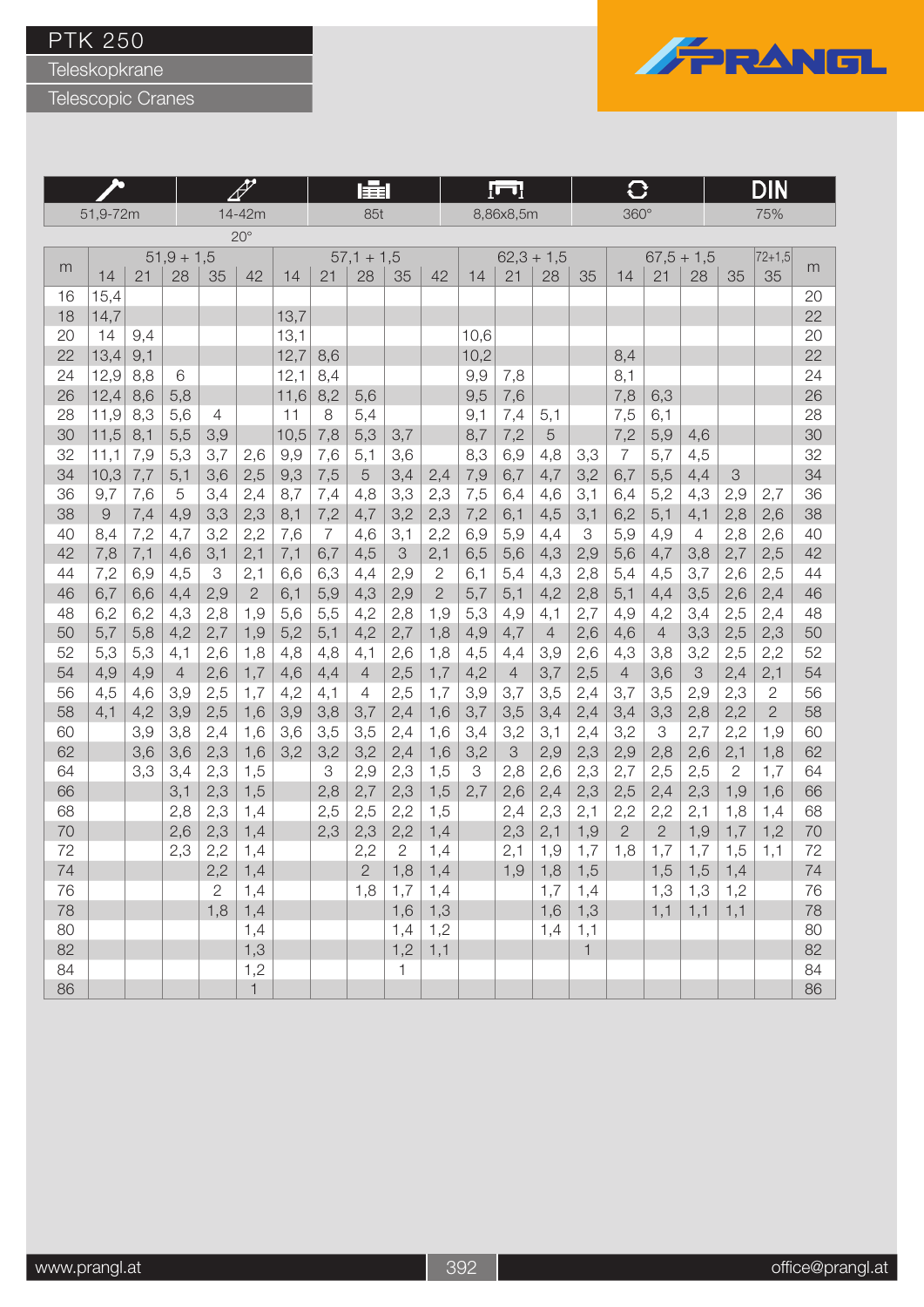

Teleskopkrane

|          |            |                |                |              | 4   |               |            | 屋                     |     |     | $\Gamma$   |            |                |                | $\overline{\textbf{C}}$ |            |              | <b>DIN</b>     |          |
|----------|------------|----------------|----------------|--------------|-----|---------------|------------|-----------------------|-----|-----|------------|------------|----------------|----------------|-------------------------|------------|--------------|----------------|----------|
|          | 51,9-67,5m |                |                | 14-42m       |     |               |            | 85t                   |     |     | 8,86x8,5m  |            |                |                | $360^\circ$             |            |              | 75%            |          |
|          |            |                |                | $40^{\circ}$ |     |               |            |                       |     |     |            |            |                |                |                         |            |              |                |          |
| m        |            |                | $51,9 + 1,5$   |              |     |               |            | $57,1 + 1,5$          |     |     |            |            | $62,3 + 1,5$   |                |                         |            | $67,5 + 1,5$ |                | m        |
|          | 14         | 21             | 28             | 35           | 42  | 14            | 21         | 28                    | 35  | 42  | 14         | 21         | 28             | 35             | 14                      | 21         | 28           | 35             |          |
| 20       | 12,2       |                |                |              |     |               |            |                       |     |     |            |            |                |                |                         |            |              |                | 24       |
| 22       | 11,9       |                |                |              |     | 11,5          |            |                       |     |     |            |            |                |                |                         |            |              |                | 26       |
| 24       | 11,5       |                |                |              |     | 11,2          |            |                       |     |     | 9,7        |            |                |                |                         |            |              |                | 24       |
| 26       | 11,2       | 7,2            |                |              |     | 10,9          |            |                       |     |     | 9,4        |            |                |                | 7,7                     |            |              |                | 26       |
| 28       | 10,8       | 7,1            |                |              |     | 10,6          | 6,9        |                       |     |     | 9          |            |                |                | 7,5                     |            |              |                | 28       |
| 30       | 10,5       | $\overline{7}$ | 4,4            |              |     | 10,3          | 6,8        |                       |     |     | 8,6        | 6,6        |                |                | 7,2                     |            |              |                | 30       |
| 32<br>34 | 10,3<br>10 | 6,9<br>6,8     | 4,3<br>4,2     |              |     | 9,9<br>9,4    | 6,7<br>6,7 | 4,2                   |     |     | 8,2<br>7,8 | 6,5<br>6,4 | $\overline{4}$ |                | 6,9<br>6,7              | 5,6<br>5,4 |              |                | 32<br>34 |
| 36       | 9,8        | 6,7            | 4,1            | 2,6          |     | $\mathcal{G}$ | 6,6        | 4,1<br>$\overline{4}$ |     |     | 7,5        | 6,3        | 3,9            |                | 6,5                     | 5,2        |              |                | 36       |
| 38       | 9,3        | 6,6            | $\overline{4}$ | 2,5          |     | 8,4           | 6,5        | 3,9                   | 2,5 |     | 7,2        | 6,1        | 3,9            |                | 6,2                     | 5          | 3,8          |                | 38       |
| 40       | 8,6        | 6,5            | 3,9            | 2,5          |     | 7,8           | 6,5        | 3,9                   | 2,4 |     | 6,9        | 5,9        | 3,8            | 2,4            | 5,9                     | 4,9        | 3,7          |                | 40       |
| 42       | $\,8\,$    | 6,5            | 3,8            | 2,4          |     | 7,3           | 6,4        | 3,8                   | 2,4 |     | 6,6        | 5,6        | 3,8            | 2,3            | 5,7                     | 4,7        | 3,7          |                | 42       |
| 44       | 7,5        | 6,4            | 3,8            | 2,4          |     | 6,8           | 6,4        | 3,8                   | 2,3 |     | 6,3        | 5,4        | 3,7            | 2,3            | 5,4                     | 4,5        | 3,6          | 2,2            | 44       |
| 46       | 6,9        | 6,3            | 3,7            | 2,3          |     | 6,3           | 6,2        | 3,7                   | 2,3 |     | 5,9        | 5,2        | 3,7            | 2,3            | 5,2                     | 4,4        | 3,6          | 2,2            | 46       |
| 48       |            | 6,2            | 3,7            | 2,3          |     | 5,9           | 5,8        | 3,7                   | 2,3 |     | 5,5        | 5          | 3,6            | 2,2            | 5                       | 4,3        | 3,5          | 2,2            | 48       |
| 50       |            | 6              | 3,7            | 2,2          |     | 5,4           | 5,4        | 3,6                   | 2,2 |     | 5,1        | 4,7        | 3,6            | 2,2            | 4,8                     | 4,1        | 3,3          | 2,1            | 50       |
| 52       |            | 5,6            | 3,6            | 2,2          |     |               | 5,1        | 3,6                   | 2,2 |     | 4,7        | 4,5        | 3,6            | 2,2            | 4,5                     | 3,9        | 3,2          | 2,1            | 52       |
| 54       |            | 5,2            | 3,6            | 2,2          |     |               | 4,7        | 3,6                   | 2,2 |     | 4,3        | 4,3        | 3,6            | 2,1            | 4,2                     | 3,7        | 3,1          | 2,1            | 54       |
| 56       |            |                | 3,6            | 2,2          | 1,4 |               | 4,3        | 3,6                   | 2,2 | 1,4 |            | 4          | 3,5            | 2,1            | 3,8                     | 3,6        | 3            | 2,1            | 56       |
| 58       |            |                | 3,6            | 2,1          | 1,4 |               |            | 3,6                   | 2,1 | 1,3 |            | 3,7        | 3,4            | 2,1            |                         | 3,4        | 2,9          | 2,1            | 58       |
| 60       |            |                | 3,6            | 2,1          | 1,3 |               |            | 3,6                   | 2,1 | 1,3 |            | 3,4        | 3,3            | 2,1            |                         | 3,2        | 2,8          | 2,1            | 60       |
| 62       |            |                |                | 2,1          | 1,3 |               |            | 3,5                   | 2,1 | 1,3 |            |            | 3,2            | 2,1            |                         | 3          | 2,7          | 2,1            | 62       |
| 64       |            |                |                | 2,1          | 1,3 |               |            | 3,2                   | 2,1 | 1,3 |            |            | 2,9            | 2,1            |                         | 2,7        | 2,6          | 2,1            | 64       |
| 66       |            |                |                | 2,1          | 1,3 |               |            |                       | 2,1 | 1,3 |            |            | 2,7            | 2,1            |                         |            | 2,4          | $\overline{2}$ | 66       |
| 68       |            |                |                | 2,1          | 1,3 |               |            |                       | 2,1 | 1,3 |            |            | 2,5            | 2,1            |                         |            | 2,3          | $\overline{2}$ | 68       |
| 70       |            |                |                |              | 1,3 |               |            |                       | 2,1 | 1,3 |            |            |                | 2,1            |                         |            | 2,2          | 1,9            | 70       |
| 72       |            |                |                |              | 1,3 |               |            |                       |     | 1,3 |            |            |                | $\overline{2}$ |                         |            |              | 1,8            | 72       |
| 74       |            |                |                |              | 1,3 |               |            |                       |     | 1,3 |            |            |                | 1,8            |                         |            |              | 1,7            | 74       |
| 76       |            |                |                |              |     |               |            |                       |     | 1,3 |            |            |                |                |                         |            |              | 1,5            | 76       |
| 78       |            |                |                |              |     |               |            |                       |     | 1,3 |            |            |                |                |                         |            |              | 1,3            | 78       |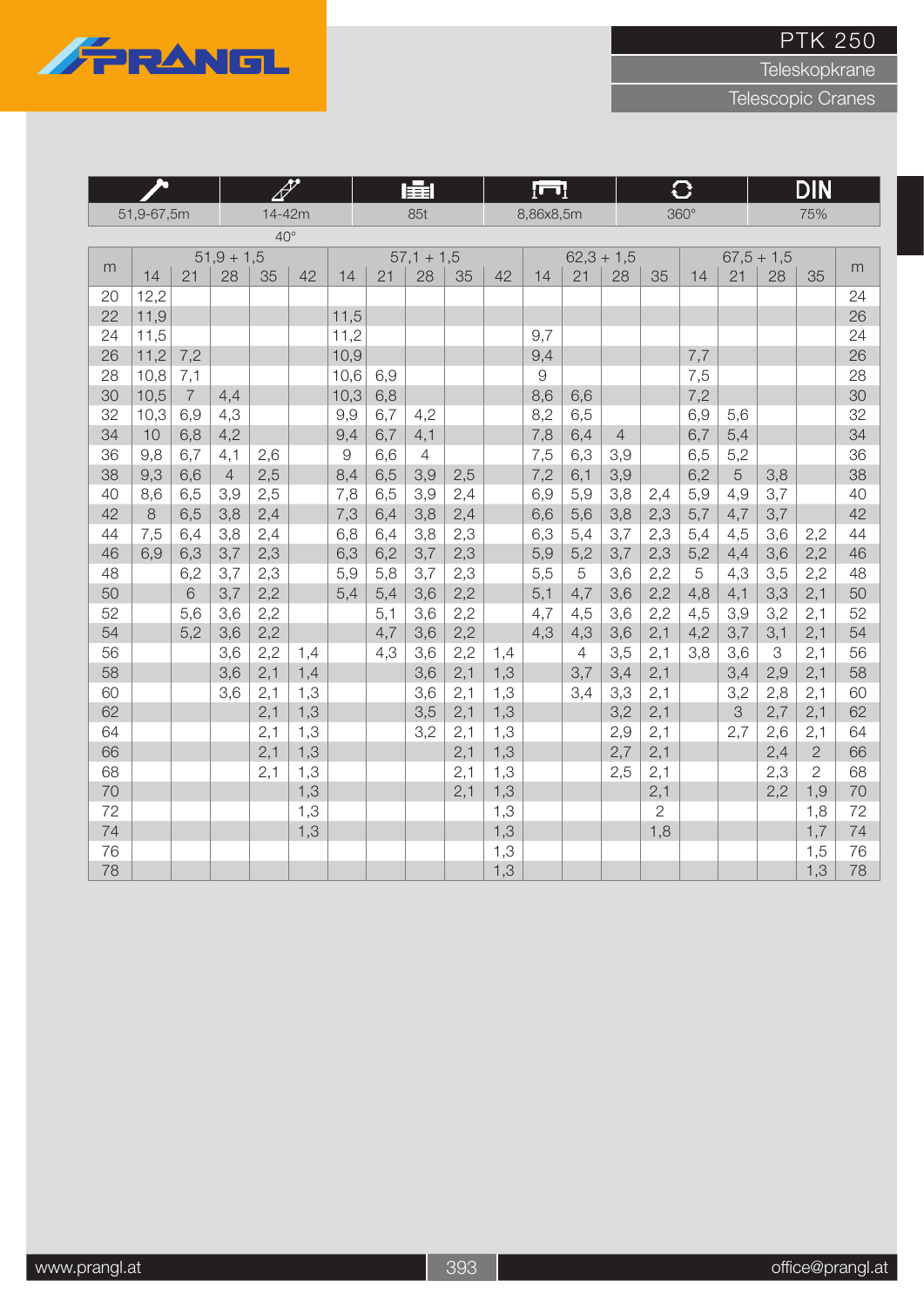**Teleskopkrane** 



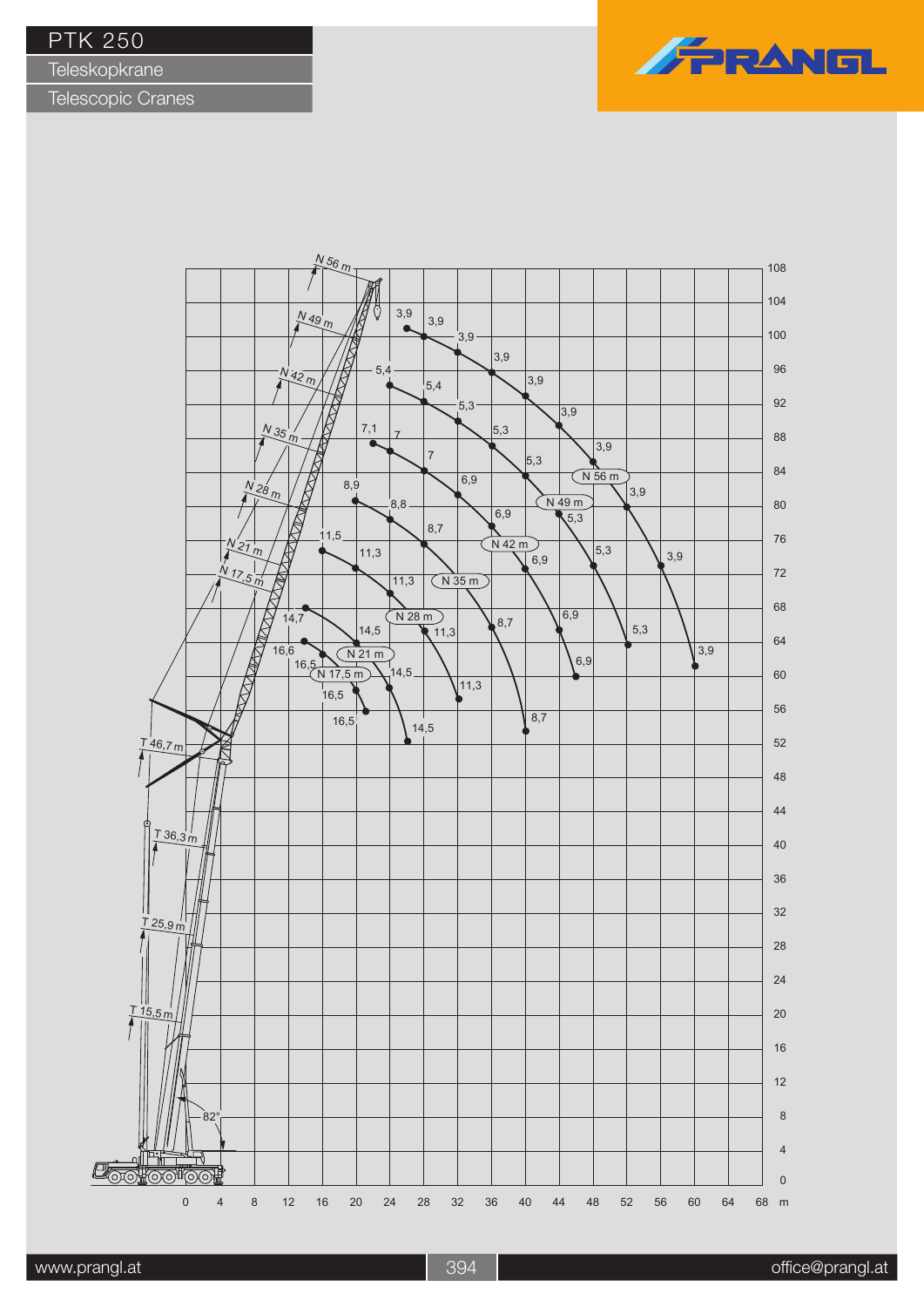

Teleskopkrane

|                |            | $\mathscr{P}$ |      | 肁     |            | ſП        |      | $\overline{C}$ | <b>DIN</b> |                |
|----------------|------------|---------------|------|-------|------------|-----------|------|----------------|------------|----------------|
|                | 15,5m      | 17,5-70m      |      | 72,5t |            | 8,86x8,5m |      | $360^\circ$    | 75%        |                |
|                | $82^\circ$ |               |      |       |            |           |      |                |            |                |
| m              |            |               |      |       | $15,5 + 3$ |           |      |                |            | m              |
|                | 17,5       | 21            | 28   | 35    | 42         | 49        | 56   | 63             | 70         |                |
| $\overline{7}$ | 50         |               |      |       |            |           |      |                |            | $\overline{7}$ |
| $\,8\,$        | 49         | 48            |      |       |            |           |      |                |            | $\,8\,$        |
| $\hbox{9}$     | 47,5       | 47            |      |       |            |           |      |                |            | $\Theta$       |
| 10             | 46,5       | 46            |      |       |            |           |      |                |            | 10             |
| 11             | 46         | 45            | 35,5 |       |            |           |      |                |            | 11             |
| 12             | 45,5       | 44            | 35   |       |            |           |      |                |            | 12             |
| 14             | 43,5       | 43            | 34   | 27,1  |            |           |      |                |            | 14             |
| 16             | 37         | 42            | 33   | 26,4  | 21         |           |      |                |            | 16             |
| 18             | 27,2       | 36,5          | 32,5 | 25,7  | 20,7       | 16,4      |      |                |            | 18             |
| 20             |            | 29,3          | 31,5 | 25,2  | 20,3       | 16,2      | 12,8 |                |            | 20             |
| 22             |            |               | 29,7 | 24,7  | 19,9       | 16        | 12,6 | 10,1           |            | 22             |
| 24             |            |               | 25,2 | 24,4  | 19,5       | 15,8      | 12,5 | 10             | 7,5        | 24             |
| 26             |            |               | 20,6 | 24    | 19,2       | 15,5      | 12,3 | 9,8            | 7,1        | 26             |
| 28             |            |               | 15,6 | 22,3  | 19         | 15,3      | 12,1 | 9,7            | 6,7        | 28             |
| 30             |            |               |      | 19,4  | 18,4       | 15,1      | 12   | 9,6            | 6,4        | 30             |
| 32             |            |               |      | 16,6  | 17,6       | 14,9      | 11,9 | 9,4            | 6,1        | 32             |
| 34             |            |               |      | 13,5  | 16,8       | 14,7      | 11,8 | 9,2            | 5,8        | 34             |
| 36             |            |               |      |       | 15,4       | 14,6      | 11,5 | $\Theta$       | 5,5        | 36             |
| 38             |            |               |      |       | 13,5       | 14,3      | 11,3 | 8,7            | 5,2        | 38             |
| 40             |            |               |      |       | 11,4       | 13,8      | 11   | 8,5            | 5          | 40             |
| 42             |            |               |      |       | 8,5        | 12,4      | 10,7 | 8,2            | 4,7        | 42             |
| 44             |            |               |      |       |            | 10,9      | 10,4 | $\,8\,$        | 4,4        | 44             |
| 46             |            |               |      |       |            | 9,5       | 10,3 | 7,7            | 4,2        | 46             |
| 48             |            |               |      |       |            | 7,9       | 9,9  | 7,5            | 3,9        | 48             |
| 50             |            |               |      |       |            |           | 8,9  | 7,3            | 3,7        | 50             |
| 52             |            |               |      |       |            |           | 7,9  | 7,1            | 3,5        | 52             |
| 54             |            |               |      |       |            |           | 6,8  | 6,9            | 3,3        | 54             |
| 56             |            |               |      |       |            |           | 4,9  | 6,7            | 3,1        | 56             |
| 58             |            |               |      |       |            |           |      | 6,6            | 2,9        | 58             |
| 60             |            |               |      |       |            |           |      | 5,8            | 2,8        | 60             |
| 62             |            |               |      |       |            |           |      | 4,7            | 2,6        | 62             |
| 64             |            |               |      |       |            |           |      |                | 2,4        | 64             |
| 66             |            |               |      |       |            |           |      |                | 2,3        | 66             |
| 68             |            |               |      |       |            |           |      |                | 2,2        | 68             |
| 70             |            |               |      |       |            |           |      |                | 2,2        | 70             |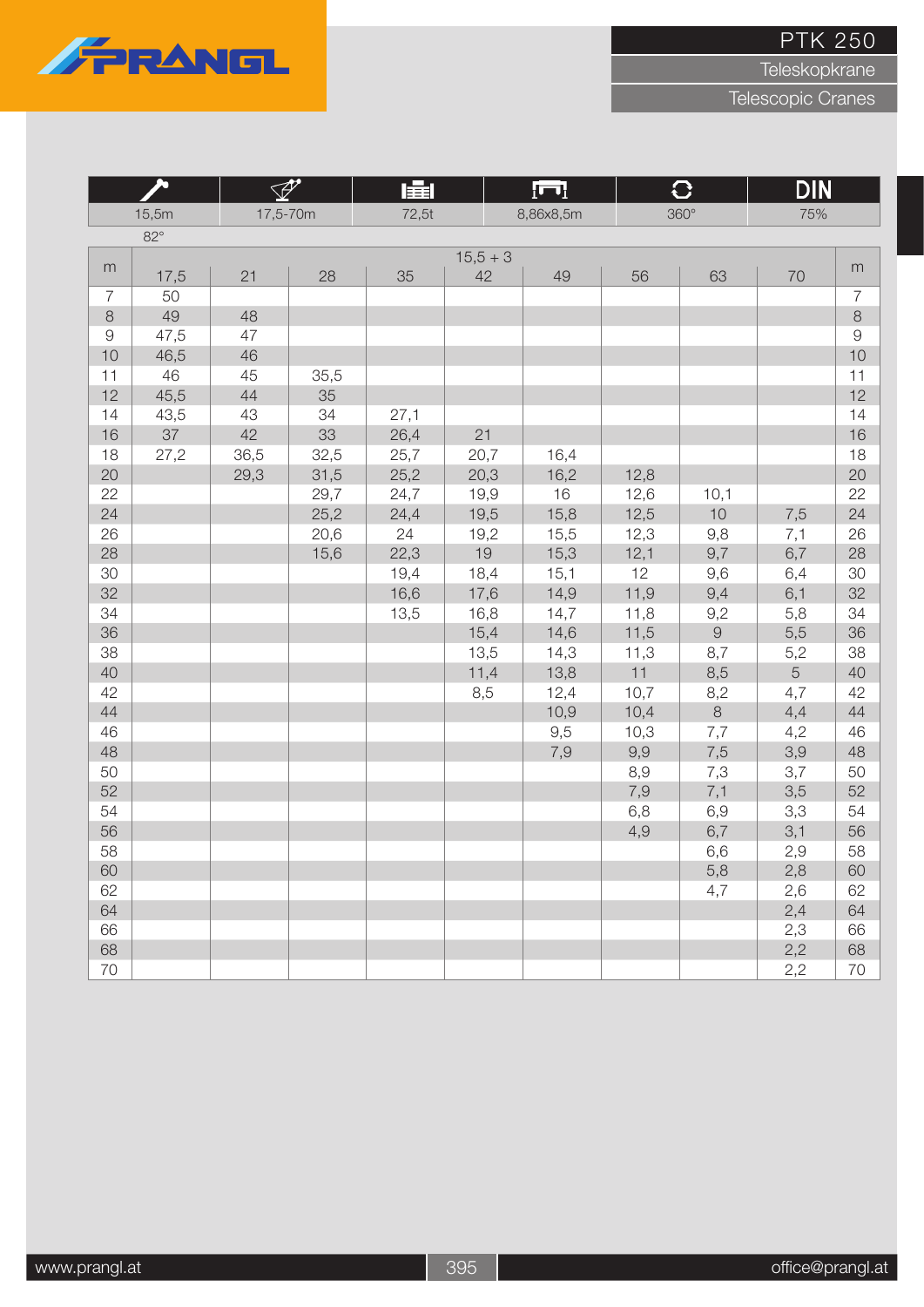Teleskopkrane

Telescopic Cranes



**The Second** 

|            |            |          |      | 車     |                | <u>[m]</u> |                     |                | DIN            |               |
|------------|------------|----------|------|-------|----------------|------------|---------------------|----------------|----------------|---------------|
|            | 25,9m      | 17,5-70m |      | 72,5t |                | 8,86x8,5m  |                     | 360°           | 75%            |               |
|            | $82^\circ$ |          |      |       |                |            |                     |                |                |               |
|            |            |          |      |       | $25,9+3$       |            |                     |                |                |               |
| m          | 17,5       | 21       | 28   | 35    | 42             | 49         | 56                  | 63             | 70             | m             |
| $\hbox{9}$ | 39,5       |          |      |       |                |            |                     |                |                | $\mathcal{G}$ |
| 10         | 39,5       | 35,5     |      |       |                |            |                     |                |                | 10            |
| 11         | 39,5       | 35,5     |      |       |                |            |                     |                |                | 11            |
| 12         | 39,5       | 35,5     | 27,6 |       |                |            |                     |                |                | 12            |
| 14         | 39,5       | 35       | 27,3 |       |                |            |                     |                |                | 14            |
| 16         | 39,5       | 35       | 27,1 | 21,1  |                |            |                     |                |                | 16            |
| 18         | 36,5       | 35       | 26,9 | 20,9  | 16,6           |            |                     |                |                | 18            |
| 20         |            | 35       | 26,9 | 20,7  | 16,5           | 13,1       |                     |                |                | 20            |
| 22         |            | 30,5     | 26,9 | 20,6  | 16,4           | 13         | 10,3                |                |                | 22            |
| 24         |            |          | 26,7 | 20,6  | 16,2           | 12,8       | 10,2                | 8,2            |                | 24            |
| 26         |            |          | 25,8 | 20,6  | 16,1           | 12,7       | 10,1                | 8,1            | 6,4            | 26            |
| 28         |            |          | 22,4 | 20,6  | 16,1           | 12,6       | 10                  | $\,8\,$        | 6,2            | 28            |
| 30         |            |          | 15,5 | 20,5  | 16,1           | 12,6       | 9,9                 | 7,9            | 5,9            | 30            |
| 32         |            |          |      | 20,1  | 16,1           | 12,5       | 9,8                 | 7,9            | 5,6            | 32            |
| 34         |            |          |      | 18,1  | 15,9           | 12,5       | 9,8                 | 7,8            | 5,4            | 34            |
| 36         |            |          |      | 15,3  | 15,6           | 12,5       | 9,7                 | $7,\!7$        | 5,2            | 36            |
| 38         |            |          |      |       | 15,1           | 12,4       | 9,6                 | 7,7            | 4,9            | 38            |
| 40         |            |          |      |       | 14,1           | 12,4       | 9,4                 | 7,6            | 4,7            | 40            |
| 42         |            |          |      |       | 12,4           | 12,4       | 9,2                 | 7,5            | 4,5            | 42            |
| 44         |            |          |      |       | $\overline{9}$ | 12,4       | $\mathcal{G}% _{0}$ | 7,4            | 4,2            | 44            |
| 46         |            |          |      |       |                | 11,7       | 8,8                 | 7,2            | $\overline{4}$ | 46            |
| 48         |            |          |      |       |                | 10,3       | 8,7                 | $\overline{7}$ | 3,8            | 48            |
| 50         |            |          |      |       |                | 8,6        | 8,6                 | 6,9            | 3,6            | 50            |
| 52         |            |          |      |       |                |            | 8,5                 | 6,7            | 3,4            | 52            |
| 54         |            |          |      |       |                |            | 8,4                 | 6,6            | 3,2            | 54            |
| 56         |            |          |      |       |                |            | 7,8                 | 6,5            | 3,1            | 56            |
| 58         |            |          |      |       |                |            |                     | 6,3            | 2,9            | 58            |
| 60         |            |          |      |       |                |            |                     | 6,2            | 2,7            | 60            |
| 62         |            |          |      |       |                |            |                     | 6,1            | 2,6            | 62            |
| 64         |            |          |      |       |                |            |                     | 5,2            | 2,5            | 64            |
| 66         |            |          |      |       |                |            |                     |                | 2,3            | 66            |
| 68         |            |          |      |       |                |            |                     |                | 2,2            | 68            |
| 70         |            |          |      |       |                |            |                     |                | 2,1            | 70            |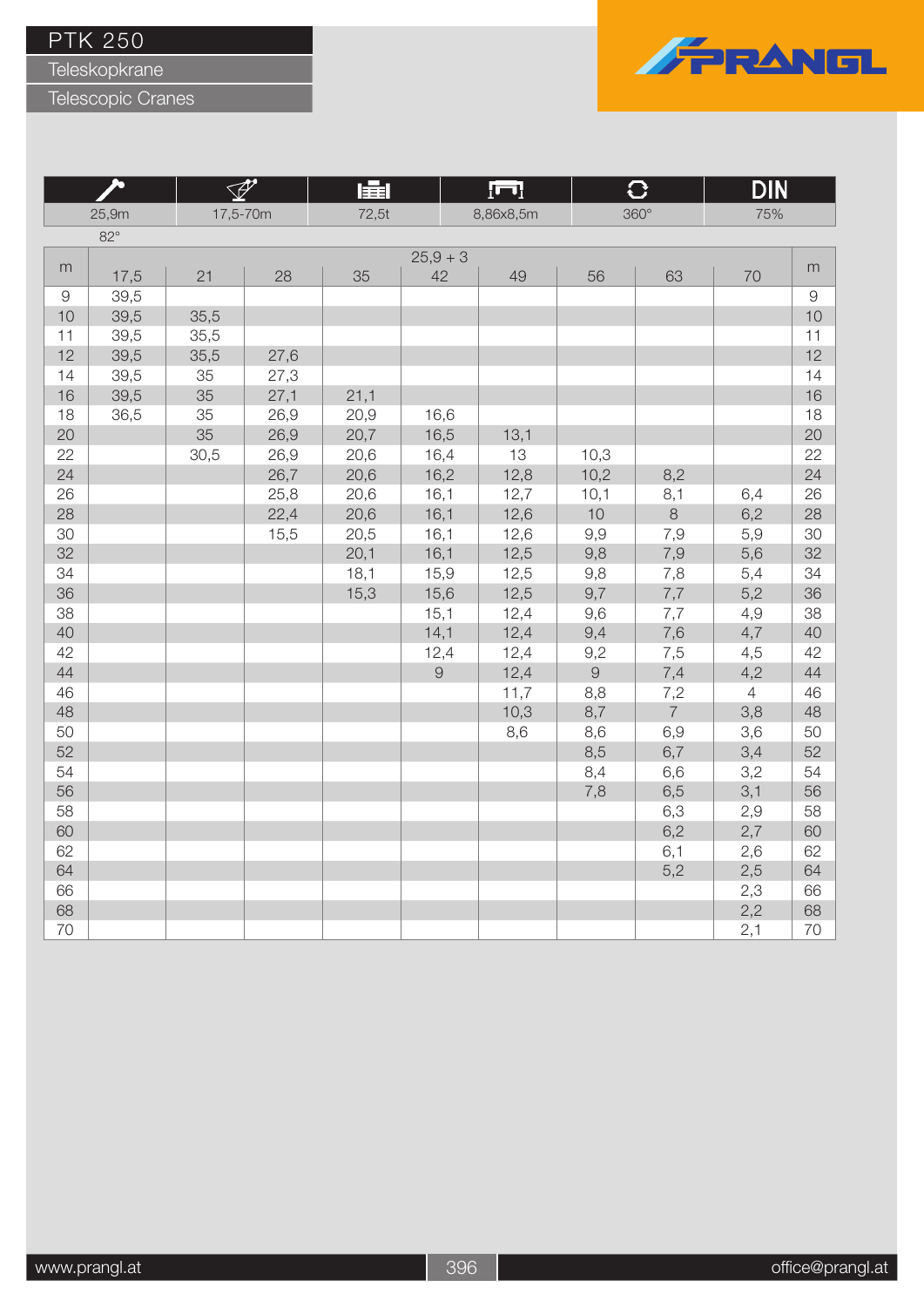

Teleskopkrane

|    |            | $\overline{\mathscr{P}}$ |      | 量     | जि         |     | $\overline{C}$ | <b>DIN</b> |    |
|----|------------|--------------------------|------|-------|------------|-----|----------------|------------|----|
|    | 36,3m      | 17,5-63m                 |      | 72,5t | 8,86x8,5m  |     | $360^\circ$    | 75%        |    |
|    | $82^\circ$ |                          |      |       |            |     |                |            |    |
|    |            |                          |      |       | $36,3 + 3$ |     |                |            |    |
| m  | 17,5       | 21                       | 28   | 35    | 42         | 49  | 56             | 63         | m  |
| 11 | 26,7       |                          |      |       |            |     |                |            | 11 |
| 12 | 26,7       | 23,7                     |      |       |            |     |                |            | 12 |
| 14 | 26,7       | 23,6                     | 18,4 |       |            |     |                |            | 14 |
| 16 | 26,7       | 23,6                     | 18,3 |       |            |     |                |            | 16 |
| 18 | 26,7       | 23,5                     | 18,3 | 14,7  |            |     |                |            | 18 |
| 20 | 26,7       | 23,5                     | 18,2 | 14,6  | 11,8       |     |                |            | 20 |
| 22 |            | 23,5                     | 18,2 | 14,5  | 11,7       | 9,3 |                |            | 22 |
| 24 |            | 23,5                     | 18,2 | 14,5  | 11,6       | 9,3 | 7,4            |            | 24 |
| 26 |            |                          | 18,2 | 14,4  | 11,5       | 9,2 | 7,4            | 5,8        | 26 |
| 28 |            |                          | 18,2 | 14,4  | 11,5       | 9,2 | $7,3$          | 5,8        | 28 |
| 30 |            |                          | 18,2 | 14,4  | 11,5       | 9,1 | 7,3            | 5,7        | 30 |
| 32 |            |                          |      | 14,4  | 11,5       | 9,1 | 7,2            | 5,7        | 32 |
| 34 |            |                          |      | 14,4  | 11,5       | 9,1 | 7,2            | 5,7        | 34 |
| 36 |            |                          |      | 14,4  | 11,5       | 9,1 | 7,2            | 5,7        | 36 |
| 38 |            |                          |      | 14,4  | 11,5       | 9,1 | 7,2            | 5,6        | 38 |
| 40 |            |                          |      |       | 11,5       | 9,1 | 7,2            | 5,6        | 40 |
| 42 |            |                          |      |       | 11,5       | 9,1 | 7,2            | 5,6        | 42 |
| 44 |            |                          |      |       | 11,5       | 9,1 | 7,2            | 5,6        | 44 |
| 46 |            |                          |      |       |            | 9,1 | 7,2            | 5,6        | 46 |
| 48 |            |                          |      |       |            | 9,1 | 7,2            | 5,6        | 48 |
| 50 |            |                          |      |       |            | 9,1 | 7,2            | 5,6        | 50 |
| 52 |            |                          |      |       |            | 9,1 | 7,2            | 5,6        | 52 |
| 54 |            |                          |      |       |            |     | 7,2            | 5,6        | 54 |
| 56 |            |                          |      |       |            |     | 7,2            | 5,6        | 56 |
| 58 |            |                          |      |       |            |     | 7,2            | 5,6        | 58 |
| 60 |            |                          |      |       |            |     |                | 5,6        | 60 |
| 62 |            |                          |      |       |            |     |                | 5,5        | 62 |
| 64 |            |                          |      |       |            |     |                | 5,5        | 64 |
| 66 |            |                          |      |       |            |     |                | 5,3        | 66 |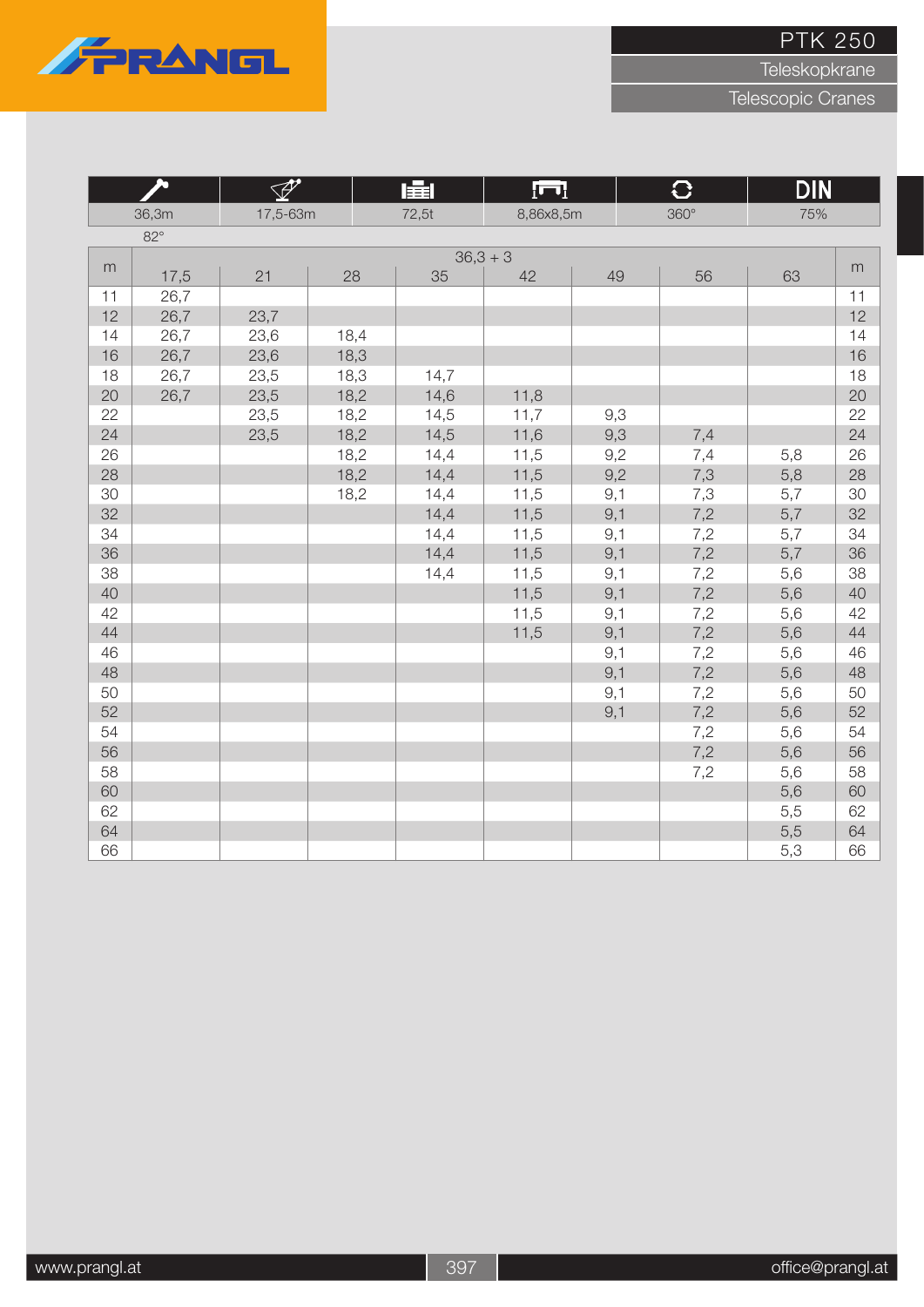Teleskopkrane

Telescopic Cranes



**The Second** 

|    |            | ⊻∕∑      | 匪     |          | <u>¦⊓]</u>     | IJ          | <b>DIN</b> |    |
|----|------------|----------|-------|----------|----------------|-------------|------------|----|
|    | 46,7-67,5m | 17,5-56m | 72,5t |          | 8,86x8,5m      | $360^\circ$ | 75%        |    |
|    | $82^\circ$ |          |       |          |                |             |            |    |
|    |            |          |       | $46,7+3$ |                |             |            |    |
| m  | 17,5       | 21       | 28    | 35       | 42             | 49          | 56         | m  |
| 14 | 16,6       | 14,7     |       |          |                |             |            | 14 |
| 16 | 16,5       | 14,6     | 11,5  |          |                |             |            | 16 |
| 18 | 16,5       | 14,5     | 11,4  |          |                |             |            | 18 |
| 20 | 16,5       | 14,5     | 11,3  | 8,9      |                |             |            | 20 |
| 22 | 16,5       | 14,5     | 11,3  | 8,8      | 7,1            |             |            | 22 |
| 24 |            | 14,5     | 11,3  | 8,8      | $\overline{7}$ | 5,4         |            | 24 |
| 26 |            | 14,5     | 11,3  | 8,7      | $\overline{7}$ | 5,4         | 3,9        | 26 |
| 28 |            |          | 11,3  | 8,7      | $\overline{7}$ | 5,4         | 3,9        | 28 |
| 30 |            |          | 11,3  | 8,7      | 6,9            | 5,3         | 3,9        | 30 |
| 32 |            |          | 11,3  | 8,7      | 6,9            | 5,3         | 3,9        | 32 |
| 34 |            |          |       | 8,7      | 6,9            | 5,3         | 3,9        | 34 |
| 36 |            |          |       | 8,7      | 6,9            | 5,3         | 3,9        | 36 |
| 38 |            |          |       | 8,7      | 6,9            | 5,3         | 3,9        | 38 |
| 40 |            |          |       | 8,7      | 6,9            | 5,3         | 3,9        | 40 |
| 42 |            |          |       |          | 6,9            | 5,3         | 3,9        | 42 |
| 44 |            |          |       |          | 6,9            | 5,3         | 3,9        | 44 |
| 46 |            |          |       |          | 6,9            | 5,3         | 3,9        | 46 |
| 48 |            |          |       |          |                | 5,3         | 3,9        | 48 |
| 50 |            |          |       |          |                | 5,3         | 3,9        | 50 |
| 52 |            |          |       |          |                | 5,3         | 3,9        | 52 |
| 54 |            |          |       |          |                |             | 3,9        | 54 |
| 56 |            |          |       |          |                |             | 3,9        | 56 |
| 58 |            |          |       |          |                |             | 3,9        | 58 |
| 60 |            |          |       |          |                |             | 3,9        | 60 |

|    |      |     | $57,1 + 3$ |     |     |      | $62,3+3$ |     |     |      | $67,5+3$ |     |    |
|----|------|-----|------------|-----|-----|------|----------|-----|-----|------|----------|-----|----|
| m  | 17,5 | 21  | 28         | 35  | 42  | 17,5 | 21       | 28  | 35  | 17,5 | 21       | 28  | m  |
| 16 | 9,9  | 8,8 |            |     |     | 7,5  |          |     |     |      |          |     | 16 |
| 18 | 9,9  | 8,7 |            |     |     | 7,4  | 6,4      |     |     | 5,4  |          |     | 18 |
| 20 | 9,8  | 8,7 | 6,7        |     |     | 7,3  | 6,4      | 4,8 |     | 5,3  | 4,6      |     | 20 |
| 22 | 9,8  | 8,6 | 6,6        | 5,1 |     | 7,3  | 6,4      | 4,7 | 3,1 | 5,3  | 4,5      | 2,8 | 22 |
| 24 | 9,8  | 8,6 | 6,6        | 5   | 3,5 | 7,3  | 6,3      | 4,7 | 3,1 | 5,3  | 4,5      | 2,8 | 24 |
| 26 |      | 8,6 | 6,6        | 5   | 3,5 |      | 6,3      | 4,7 | 3,1 |      | 4,5      | 2,8 | 26 |
| 28 |      |     | 6,6        | 5   | 3,5 |      | 6,3      | 4,7 | 3,1 |      | 4,5      | 2,8 | 28 |
| 30 |      |     | 6,6        | 4,9 | 3,5 |      |          | 4,6 | 3,1 |      |          | 2,8 | 30 |
| 32 |      |     | 6,6        | 4,9 | 3,5 |      |          | 4,6 | 3,1 |      |          | 2,8 | 32 |
| 34 |      |     | 6,6        | 4,9 | 3,5 |      |          | 4,6 | 3,1 |      |          | 2,8 | 34 |
| 36 |      |     |            | 4,9 | 3,5 |      |          |     | 3,1 |      |          |     | 36 |
| 38 |      |     |            | 4,9 | 3,5 |      |          |     | 3,1 |      |          |     | 38 |
| 40 |      |     |            | 4,9 | 3,5 |      |          |     | 3,1 |      |          |     | 40 |
| 42 |      |     |            |     | 3,5 |      |          |     | 3,1 |      |          |     | 42 |
| 44 |      |     |            |     | 3,5 |      |          |     |     |      |          |     | 44 |
| 46 |      |     |            |     | 3,5 |      |          |     |     |      |          |     | 46 |
| 48 |      |     |            |     | 3,5 |      |          |     |     |      |          |     | 48 |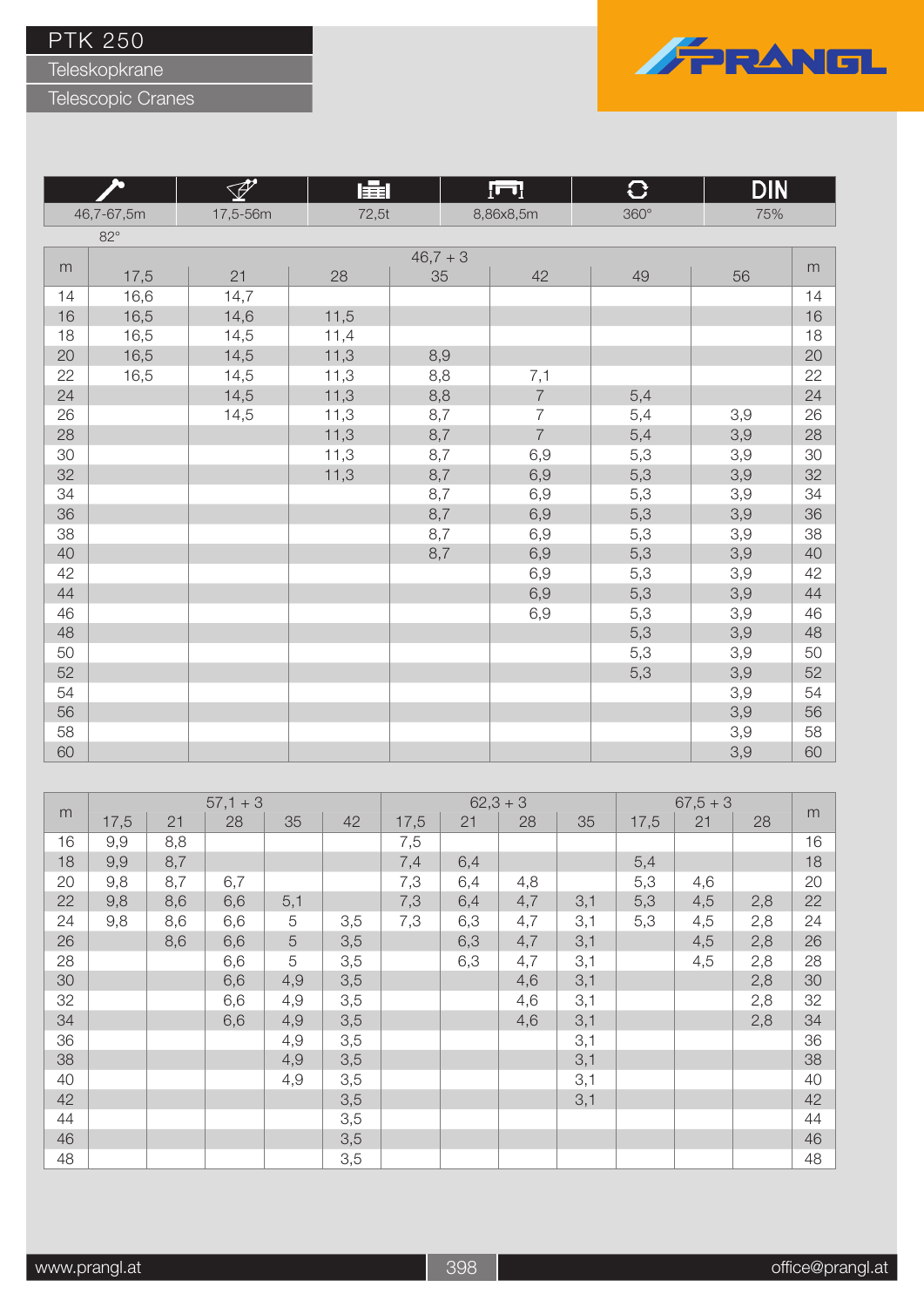

**Teleskopkrane** 

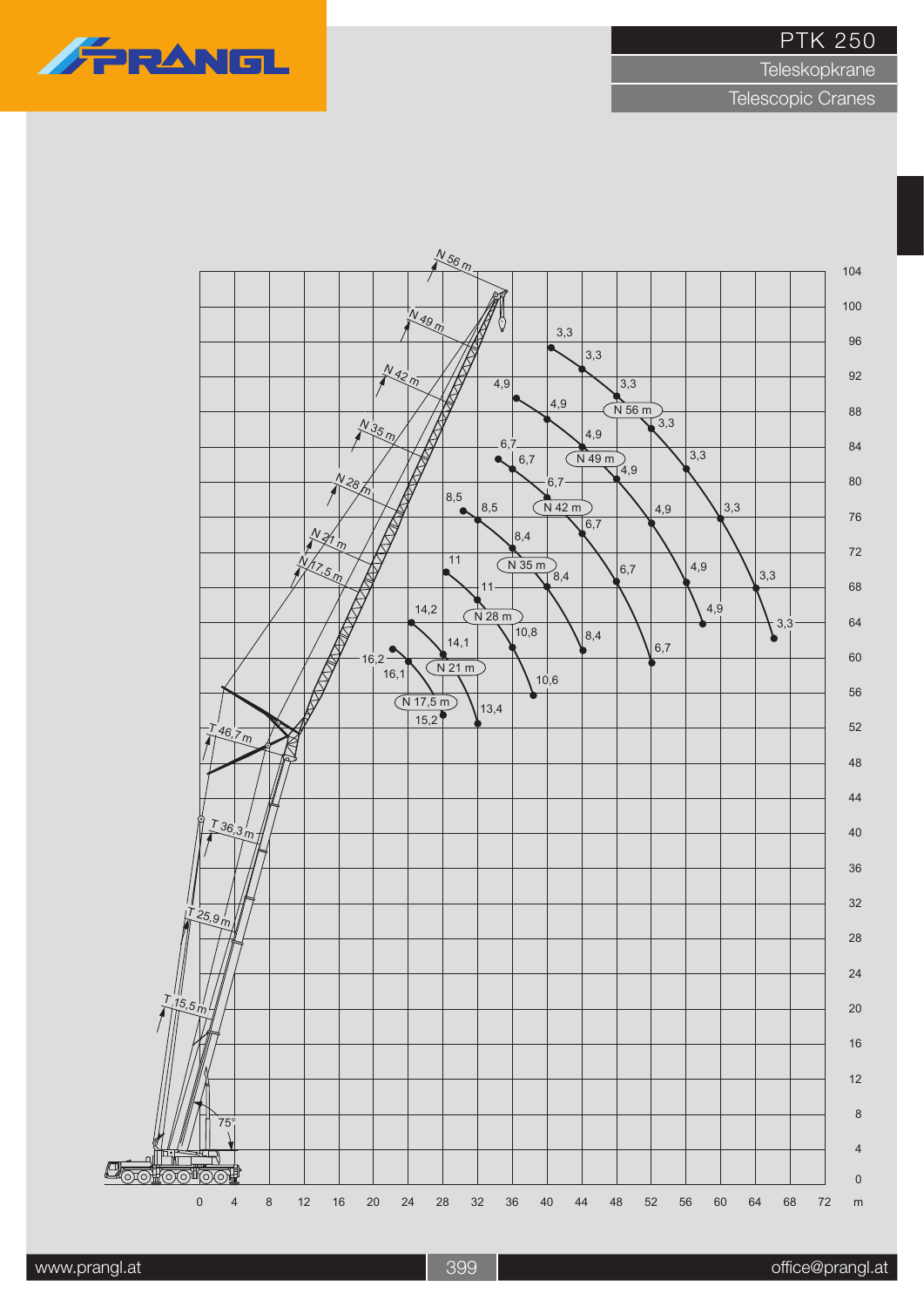Teleskopkrane

Telescopic Cranes



**Program** 

|    |              |          |      | 医目    |          | <u>[U]</u> |      | ₩           | <u>DIN</u> |           |
|----|--------------|----------|------|-------|----------|------------|------|-------------|------------|-----------|
|    | 15,5m        | 17,5-70m |      | 72,5t |          | 8,86x8,5m  |      | $360^\circ$ | 75%        |           |
|    | $75^{\circ}$ |          |      |       |          |            |      |             |            |           |
|    |              |          |      |       | $15,5+3$ |            |      |             |            |           |
| m  | 17,5         | 21       | 28   | 35    | 42       | 49         | 56   | 63          | 70         | ${\sf m}$ |
| 12 | 46,5         |          |      |       |          |            |      |             |            | 12        |
| 14 | 45           | 42       |      |       |          |            |      |             |            | 14        |
| 16 | 42,5         | 40       | 32,5 |       |          |            |      |             |            | 16        |
| 18 | 37,5         | 38       | 31,5 |       |          |            |      |             |            | 18        |
| 20 | 32           | 36,5     | 30,5 | 24,8  |          |            |      |             |            | 20        |
| 22 |              | 32,5     | 29,9 | 24,1  | 19,8     |            |      |             |            | 22        |
| 24 |              |          | 29,5 | 23,5  | 19,3     |            |      |             |            | 24        |
| 26 |              |          | 27,3 | 23,1  | 18,8     | 15,4       |      |             |            | 26        |
| 28 |              |          | 23   | 22,8  | 18,4     | 15,1       | 12,1 |             |            | 28        |
| 30 |              |          | 17,8 | 22,6  | 18,1     | 14,8       | 11,9 |             |            | 30        |
| 32 |              |          |      | 21    | 17,9     | 14,5       | 11,8 | 9,4         |            | 32        |
| 34 |              |          |      | 18,3  | 17,6     | 14,3       | 11,5 | 9,3         | 6,1        | 34        |
| 36 |              |          |      | 15,3  | 16,9     | 14,2       | 11,3 | 9,1         | 5,8        | 36        |
| 38 |              |          |      |       | 16,1     | 14,1       | 11,2 | 8,9         | 5,5        | 38        |
| 40 |              |          |      |       | 14,9     | 14         | 11,1 | 8,6         | 5,2        | 40        |
| 42 |              |          |      |       | 12,9     | 14         | 11   | 8,4         | 4,9        | 42        |
| 44 |              |          |      |       | 10,7     | 13,5       | 10,7 | 8,2         | 4,7        | 44        |
| 46 |              |          |      |       |          | 12,2       | 10,5 | 7,9         | 4,4        | 46        |
| 48 |              |          |      |       |          | 10,7       | 10,3 | 7,7         | 4,2        | 48        |
| 50 |              |          |      |       |          | 9,3        | 10,1 | 7,5         | 3,9        | 50        |
| 52 |              |          |      |       |          |            | 9,8  | 7,3         | 3,7        | 52        |
| 54 |              |          |      |       |          |            | 8,9  | 7,1         | 3,5        | 54        |
| 56 |              |          |      |       |          |            | 7,8  | 6,9         | 3,3        | 56        |
| 58 |              |          |      |       |          |            | 6,4  | 6,7         | 3,1        | 58        |
| 60 |              |          |      |       |          |            |      | 6,6         | 2,9        | 60        |
| 62 |              |          |      |       |          |            |      | 6,4         | 2,7        | 62        |
| 64 |              |          |      |       |          |            |      | 5,8         | 2,5        | 64        |
| 66 |              |          |      |       |          |            |      |             | 2,4        | 66        |
| 68 |              |          |      |       |          |            |      |             | 2,3        | 68        |
| 70 |              |          |      |       |          |            |      |             | 2,2        | 70        |
| 72 |              |          |      |       |          |            |      |             | 2,1        | 72        |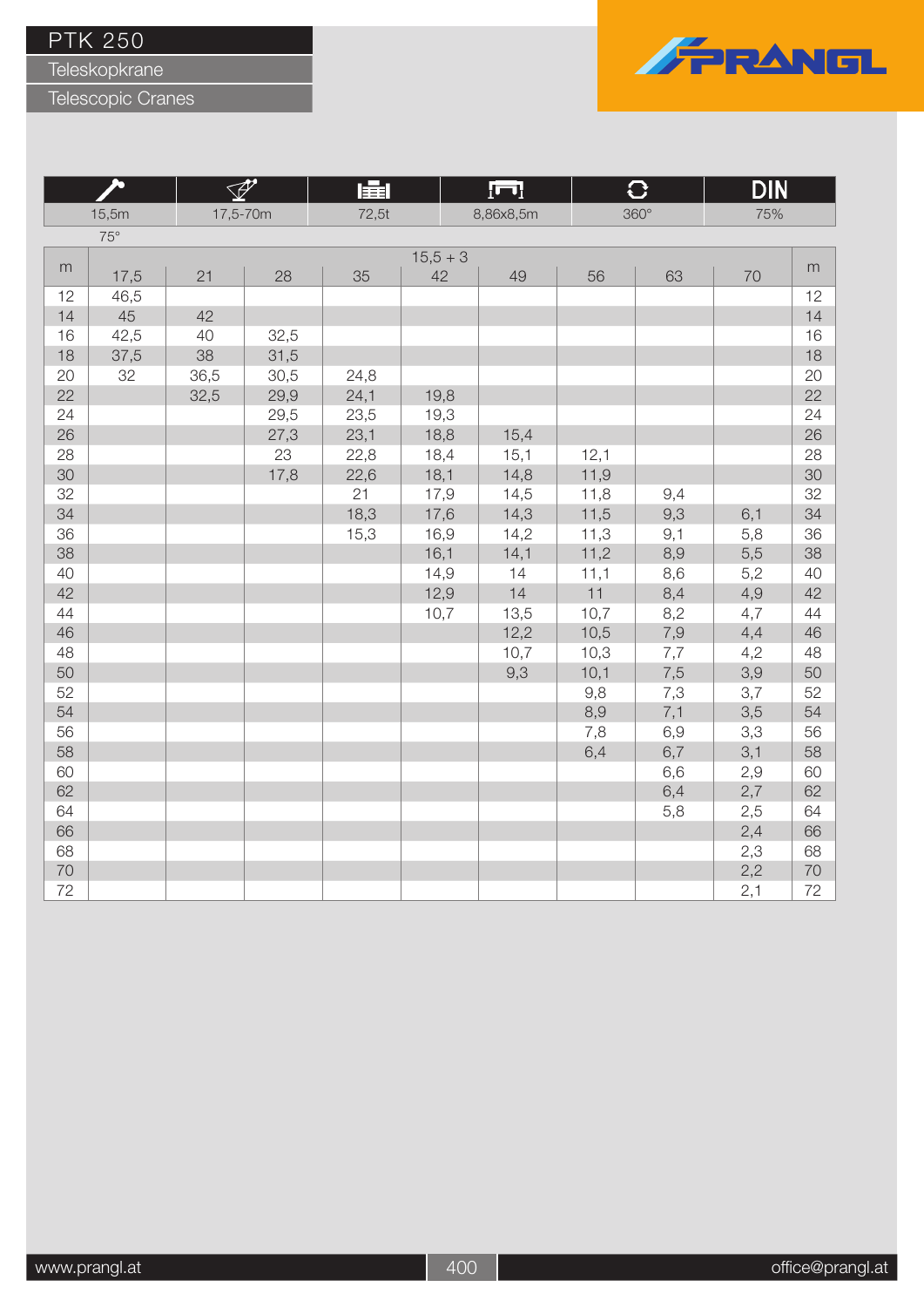

Teleskopkrane

|    | 20         | $\mathscr{P}$ |      | 肁     |          | $\overline{\mathbf{H}}$ |     | $\overline{C}$ | <b>DIN</b>     |    |
|----|------------|---------------|------|-------|----------|-------------------------|-----|----------------|----------------|----|
|    | 25,9m      | 17,5-70m      |      | 72,5t |          | 8,86x8,5m               |     | $360^\circ$    | 75%            |    |
|    | $75^\circ$ |               |      |       |          |                         |     |                |                |    |
|    |            |               |      |       | $25,9+3$ |                         |     |                |                |    |
| m  | 17,5       | 21            | 28   | 35    | 42       | 49                      | 56  | 63             | 70             | m  |
| 16 | 38         | 34,5          |      |       |          |                         |     |                |                | 16 |
| 18 | 37,5       | 34            |      |       |          |                         |     |                |                | 18 |
| 20 | 35,5       | 33,5          | 26,3 |       |          |                         |     |                |                | 20 |
| 22 | 33,5       | 32,5          | 25,9 | 20,3  |          |                         |     |                |                | 22 |
| 24 |            | 30,5          | 25,6 | 20,2  |          |                         |     |                |                | 24 |
| 26 |            | 29,4          | 25,5 | 20,1  | 15,9     |                         |     |                |                | 26 |
| 28 |            |               | 25,3 | 19,9  | 15,8     | 12,5                    |     |                |                | 28 |
| 30 |            |               | 24,7 | 19,8  | 15,7     | 12,4                    |     |                |                | 30 |
| 32 |            |               | 22,4 | 19,8  | 15,6     | 12,3                    | 9,7 |                |                | 32 |
| 34 |            |               |      | 19,8  | 15,6     | 12,2                    | 9,6 | 7,7            |                | 34 |
| 36 |            |               |      | 19,8  | 15,6     | 12,2                    | 9,5 | 7,7            |                | 36 |
| 38 |            |               |      | 18,4  | 15,5     | 12,1                    | 9,5 | 7,6            | 5,3            | 38 |
| 40 |            |               |      | 15,4  | 15,3     | 12,1                    | 9,4 | 7,6            | 5,1            | 40 |
| 42 |            |               |      |       | 14,8     | 12,1                    | 9,3 | 7,5            | 4,8            | 42 |
| 44 |            |               |      |       | 14,4     | 12,1                    | 9,2 | 7,5            | 4,6            | 44 |
| 46 |            |               |      |       | 13,1     | 12,1                    | 9,1 | 7,4            | 4,4            | 46 |
| 48 |            |               |      |       |          | 12,1                    | 8,9 | 7,3            | 4,2            | 48 |
| 50 |            |               |      |       |          | 12,1                    | 8,8 | 7,1            | $\overline{4}$ | 50 |
| 52 |            |               |      |       |          | 10,9                    | 8,6 | $\overline{7}$ | 3,8            | 52 |
| 54 |            |               |      |       |          | 9,1                     | 8,5 | 6,8            | 3,6            | 54 |
| 56 |            |               |      |       |          |                         | 8,4 | 6,7            | 3,4            | 56 |
| 58 |            |               |      |       |          |                         | 8,4 | 6,5            | 3,2            | 58 |
| 60 |            |               |      |       |          |                         | 8,2 | 6,4            | 3              | 60 |
| 62 |            |               |      |       |          |                         |     | 6,3            | 2,8            | 62 |
| 64 |            |               |      |       |          |                         |     | 6,2            | 2,7            | 64 |
| 66 |            |               |      |       |          |                         |     | 6,1            | 2,5            | 66 |
| 68 |            |               |      |       |          |                         |     | 5,6            | 2,4            | 68 |
| 70 |            |               |      |       |          |                         |     |                | 2,3            | 70 |
| 72 |            |               |      |       |          |                         |     |                | 2,2            | 72 |
| 74 |            |               |      |       |          |                         |     |                | 2,1            | 74 |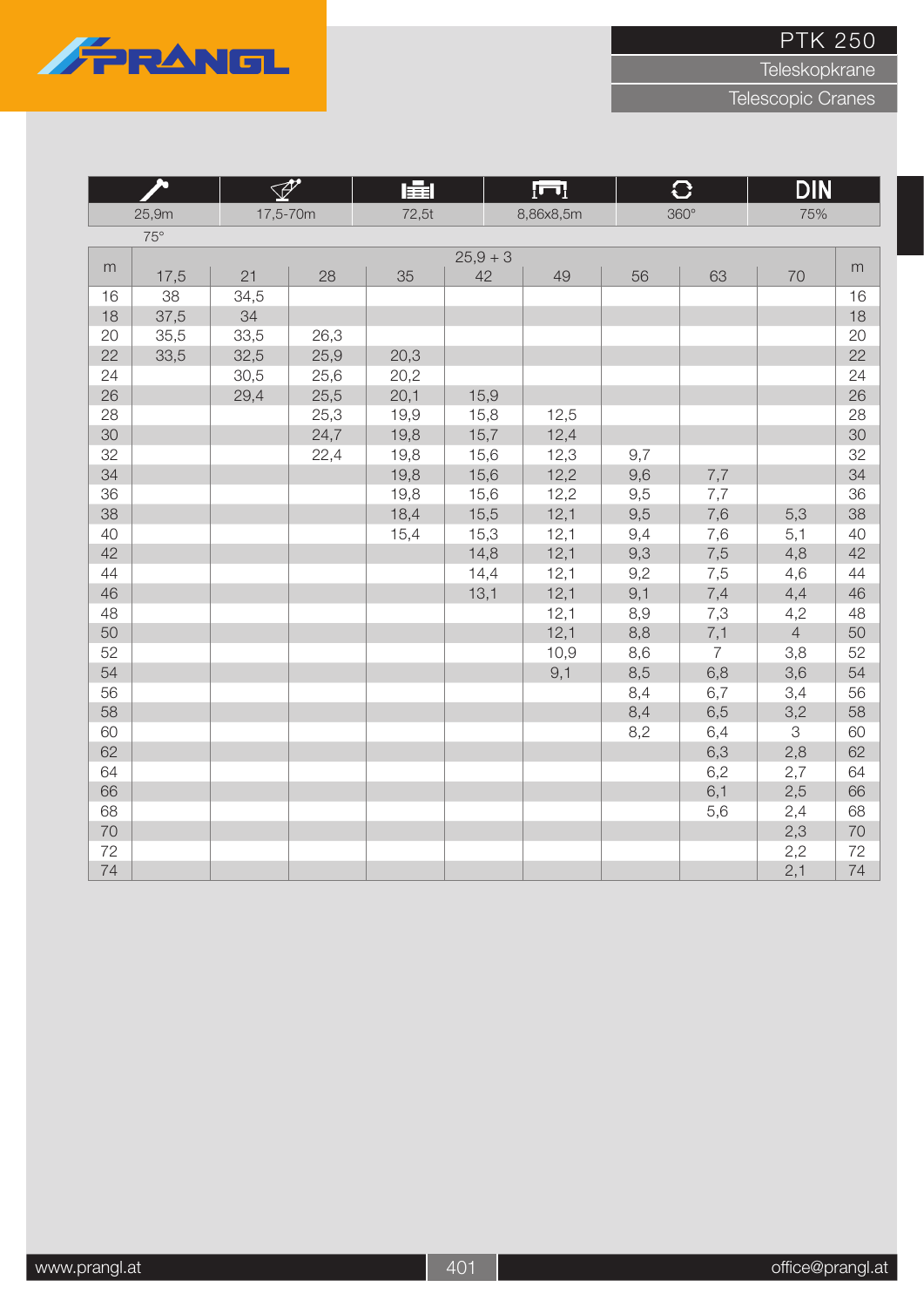Teleskopkrane

Telescopic Cranes



**Program** 

|       |            |          |      | 圍<br><u>[m]</u> |            |            | ₩              | <u>DIN</u> |           |
|-------|------------|----------|------|-----------------|------------|------------|----------------|------------|-----------|
| 36,3m |            | 17,5-63m |      | 72,5t           | 8,86x8,5m  |            | $360^\circ$    | 75%        |           |
|       | $75^\circ$ |          |      |                 |            |            |                |            |           |
|       |            |          |      |                 | $36,3 + 3$ |            |                |            |           |
| m     | 17,5       | 21       | 28   | 35              | 42         | 49         | 56             | 63         | ${\sf m}$ |
| 18    | 25,9       |          |      |                 |            |            |                |            | 18        |
| 20    | 25,9       | 23,1     |      |                 |            |            |                |            | 20        |
| 22    | 24,6       | 23       |      |                 |            |            |                |            | 22        |
| 24    | 23,3       | 22,4     | 17,9 |                 |            |            |                |            | 24        |
| 26    |            | 21,3     | 17,9 | 14,2            |            |            |                |            | 26        |
| 28    |            | 20,3     | 17,8 | 14,2            |            |            |                |            | 28        |
| 30    |            |          | 17,7 | 14,1            | 11,3       |            |                |            | 30        |
| 32    |            |          | 17,1 | 14,1            | 11,3       | $\hbox{9}$ |                |            | 32        |
| 34    |            |          | 16,5 | 14,1            | 11,2       | $\hbox{9}$ |                |            | 34        |
| 36    |            |          | 16,2 | 14,1            | 11,2       | 8,9        | 7,1            |            | 36        |
| 38    |            |          |      | 13,9            | 11,2       | 8,9        | 7,1            | 5,4        | 38        |
| 40    |            |          |      | 13,5            | 11,2       | 8,8        | 7,1            | 5,4        | 40        |
| 42    |            |          |      | 13,3            | 11,2       | 8,8        | $\overline{7}$ | 5,4        | 42        |
| 44    |            |          |      |                 | 11,2       | 8,8        | $\overline{7}$ | 5,4        | 44        |
| 46    |            |          |      |                 | 11,2       | 8,8        | $\overline{7}$ | 5,4        | 46        |
| 48    |            |          |      |                 | 11,1       | 8,8        | $\overline{7}$ | 5,4        | 48        |
| 50    |            |          |      |                 | 10,9       | 8,8        | $\overline{7}$ | 5,4        | 50        |
| 52    |            |          |      |                 |            | 8,8        | $\overline{7}$ | 5,4        | 52        |
| 54    |            |          |      |                 |            | 8,8        | $\overline{7}$ | 5,4        | 54        |
| 56    |            |          |      |                 |            | 8,8        | $\overline{7}$ | 5,4        | 56        |
| 58    |            |          |      |                 |            |            | $\overline{7}$ | 5,4        | 58        |
| 60    |            |          |      |                 |            |            | $\overline{7}$ | 5,4        | 60        |
| 62    |            |          |      |                 |            |            | $\overline{7}$ | 5,4        | 62        |
| 64    |            |          |      |                 |            |            |                | 5,4        | 64        |
| 66    |            |          |      |                 |            |            |                | 5,4        | 66        |
| 68    |            |          |      |                 |            |            |                | 5,4        | 68        |
| 70    |            |          |      |                 |            |            |                | 5,4        | 70        |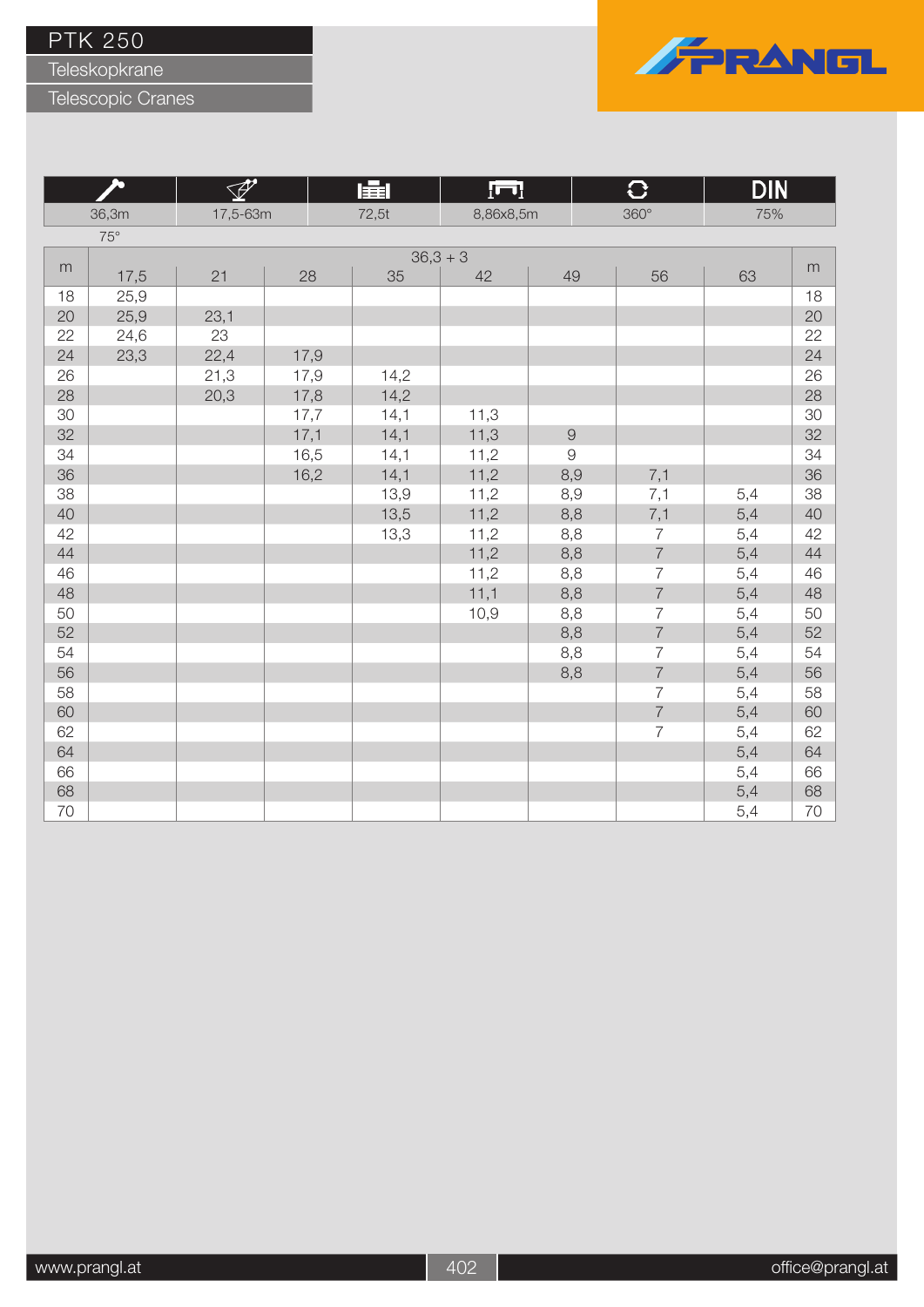

Teleskopkrane

|    | A          | P        | 盧     |          | ſП        | $\mathbf{C}$ | <b>DIN</b> |    |
|----|------------|----------|-------|----------|-----------|--------------|------------|----|
|    | 46,7-67,5m | 17,5-56m | 72,5t |          | 8,86x8,5m | $360^\circ$  | 75%        |    |
|    | $75^\circ$ |          |       |          |           |              |            |    |
|    |            |          |       | $46,7+3$ |           |              |            |    |
| m  | 17,5       | 21       | 28    | 35       | 42        | 49           | 56         | m  |
| 22 | 16,2       |          |       |          |           |              |            | 22 |
| 24 | 16,1       | 14,2     |       |          |           |              |            | 24 |
| 26 | 15,7       | 14,2     |       |          |           |              |            | 26 |
| 28 | 15,2       | 14,1     | 11    |          |           |              |            | 28 |
| 30 |            | 13,7     | 11    | 8,5      |           |              |            | 30 |
| 32 |            | 13,4     | 11    | 8,5      |           |              |            | 32 |
| 34 |            |          | 11    | 8,5      | 6,7       |              |            | 34 |
| 36 |            |          | 10,8  | 8,4      | 6,7       | 4,9          |            | 36 |
| 38 |            |          | 10,6  | 8,4      | 6,7       | 4,9          |            | 38 |
| 40 |            |          |       | 8,4      | 6,7       | 4,9          | 3,3        | 40 |
| 42 |            |          |       | 8,4      | 6,7       | 4,9          | 3,3        | 42 |
| 44 |            |          |       | 8,4      | 6,7       | 4,9          | 3,3        | 44 |
| 46 |            |          |       |          | 6,7       | 4,9          | 3,3        | 46 |
| 48 |            |          |       |          | 6,7       | 4,9          | 3,3        | 48 |
| 50 |            |          |       |          | 6,7       | 4,9          | 3,3        | 50 |
| 52 |            |          |       |          | 6,7       | 4,9          | 3,3        | 52 |
| 54 |            |          |       |          |           | 4,9          | 3,3        | 54 |
| 56 |            |          |       |          |           | 4,9          | 3,3        | 56 |
| 58 |            |          |       |          |           | 4,9          | 3,3        | 58 |
| 60 |            |          |       |          |           |              | 3,3        | 60 |
| 62 |            |          |       |          |           |              | 3,3        | 62 |
| 64 |            |          |       |          |           |              | 3,3        | 64 |
| 66 |            |          |       |          |           |              | 3,3        | 66 |

|    |      |     | $57,1 + 3$ |     |     |                | $62,3 + 3$ |     |     |      | $67,5+3$ |     |    |
|----|------|-----|------------|-----|-----|----------------|------------|-----|-----|------|----------|-----|----|
| m  | 17,5 | 21  | 28         | 35  | 42  | 17,5           | 21         | 28  | 35  | 17,5 | 21       | 28  | m  |
| 28 | 9,4  | 8,4 |            |     |     |                |            |     |     |      |          |     | 28 |
| 30 | 9,1  | 8,3 |            |     |     | $\overline{7}$ | 6,1        |     |     |      |          |     | 30 |
| 32 |      | 8,2 | 6,4        |     |     | 6,8            | 6,1        |     |     | 4,8  |          |     | 32 |
| 34 |      | 7,9 | 6,4        | 4,5 |     |                | 6          | 4,1 |     | 4,8  | 3,9      |     | 34 |
| 36 |      |     | 6,4        | 4,5 |     |                | 5,8        | 4,1 |     |      | 3,9      | 2,2 | 36 |
| 38 |      |     | 6,3        | 4,5 | 2,9 |                |            | 4,1 | 2,5 |      |          | 2,2 | 38 |
| 40 |      |     | 6,1        | 4,5 | 2,9 |                |            | 4,1 | 2,5 |      |          | 2,2 | 40 |
| 42 |      |     |            | 4,5 | 2,9 |                |            | 4,1 | 2,5 |      |          | 2,2 | 42 |
| 44 |      |     |            | 4,5 | 2,9 |                |            |     | 2,5 |      |          | 2,2 | 44 |
| 46 |      |     |            | 4,5 | 2,9 |                |            |     | 2,5 |      |          |     | 46 |
| 48 |      |     |            | 4,5 | 2,9 |                |            |     | 2,5 |      |          |     | 48 |
| 50 |      |     |            |     | 2,9 |                |            |     |     |      |          |     | 50 |
| 52 |      |     |            |     | 2,9 |                |            |     |     |      |          |     | 52 |
| 54 |      |     |            |     | 2,9 |                |            |     |     |      |          |     | 54 |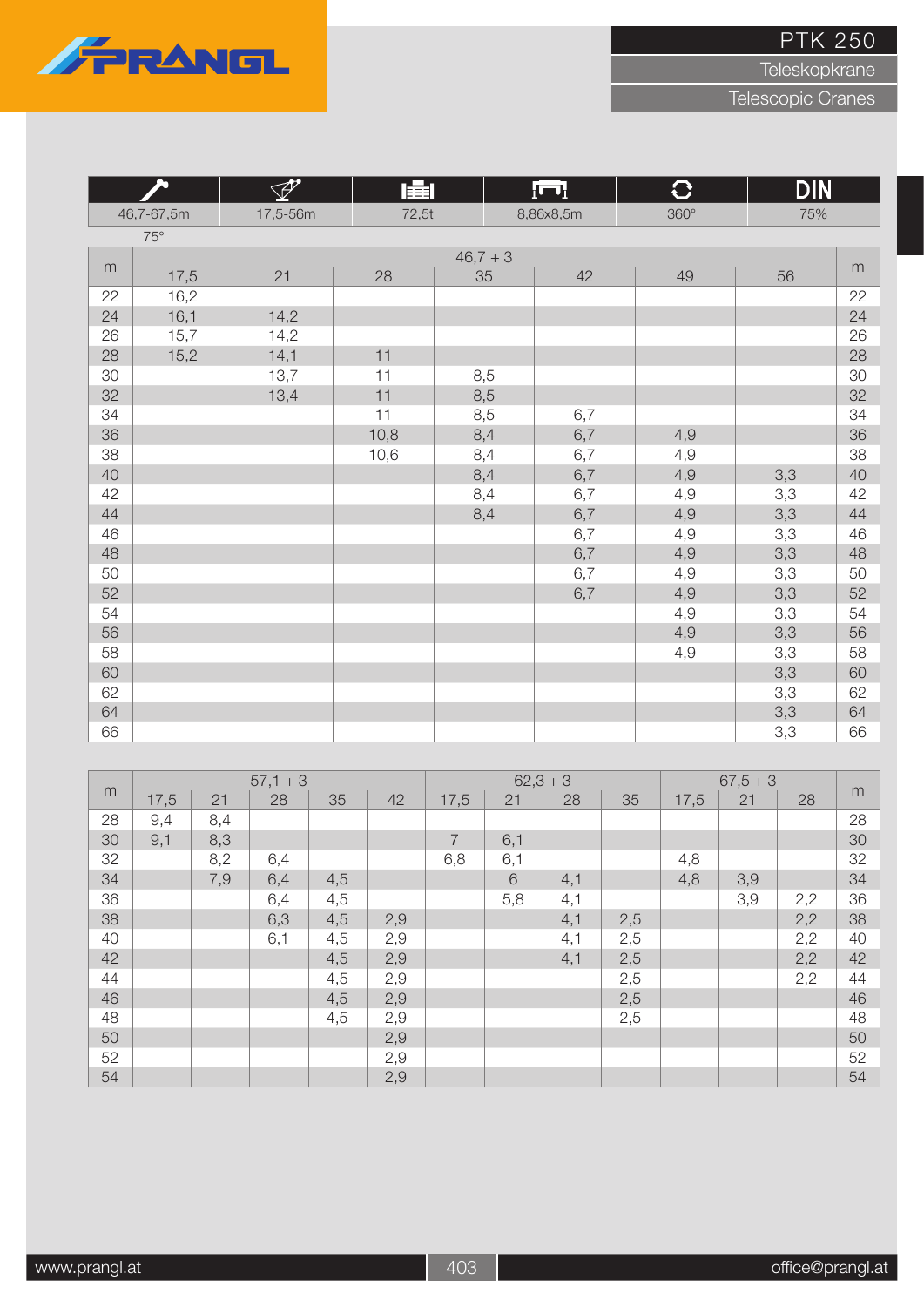**Teleskopkrane** 



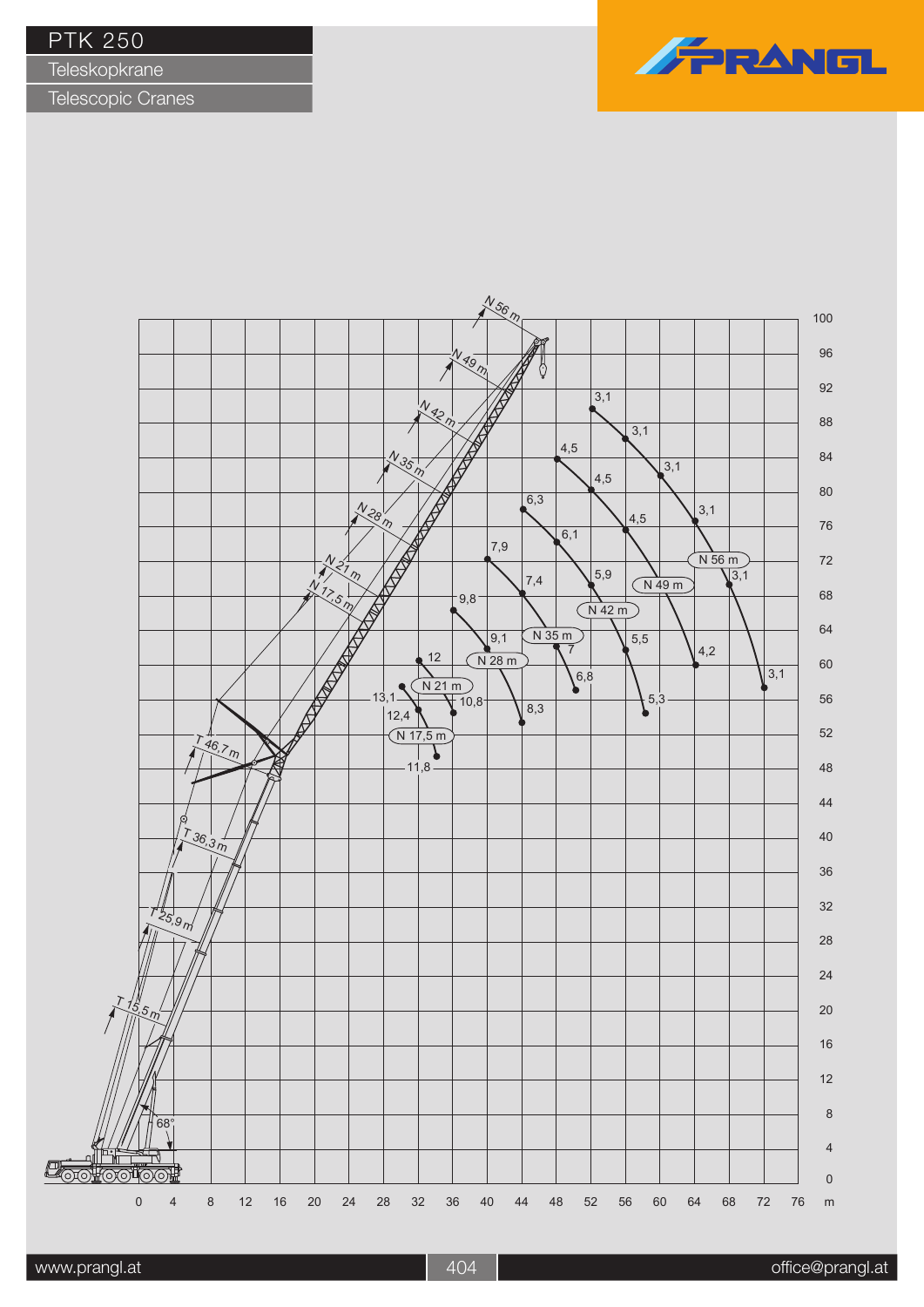

Teleskopkrane

|    | ௯          | $\mathscr{P}$ |      | 肁    |            | $\overline{\mathbf{H}}$ |      | $\overline{C}$ | <b>DIN</b>     |           |
|----|------------|---------------|------|------|------------|-------------------------|------|----------------|----------------|-----------|
|    | 15,5m      | 17,5-70m      |      | 85t  |            | 8,86x8,5m               |      | $360^\circ$    | 75%            |           |
|    | $68^\circ$ |               |      |      |            |                         |      |                |                |           |
|    |            |               |      |      | $15,5 + 3$ |                         |      |                |                |           |
| m  | 17,5       | 21            | 28   | 35   | 42         | 49                      | 56   | 63             | 70             | ${\sf m}$ |
| 16 | 38,5       |               |      |      |            |                         |      |                |                | 16        |
| 18 | 38,5       | 37            |      |      |            |                         |      |                |                | 18        |
| 20 | 36,5       | 34,5          |      |      |            |                         |      |                |                | 20        |
| 22 | 32,5       | 33            | 29,1 |      |            |                         |      |                |                | 22        |
| 24 |            | 32            | 28   |      |            |                         |      |                |                | 24        |
| 26 |            | 25,2          | 27,2 | 22,7 |            |                         |      |                |                | 26        |
| 28 |            |               | 26,6 | 22   |            |                         |      |                |                | 28        |
| 30 |            |               | 24,8 | 21,6 | 17,8       |                         |      |                |                | 30        |
| 32 |            |               | 20,4 | 21,4 | 17,4       | 14,4                    |      |                |                | 32        |
| 34 |            |               |      | 21,2 | $17$       | 14,1                    |      |                |                | 34        |
| 36 |            |               |      | 19,7 | 16,8       | 13,8                    | 11,3 |                |                | 36        |
| 38 |            |               |      | 16,9 | 16,7       | 13,5                    | 11,1 |                |                | 38        |
| 40 |            |               |      |      | 16,1       | 13,4                    | 10,9 | 8,8            |                | 40        |
| 42 |            |               |      |      | 15,4       | 13,4                    | 10,7 | 8,6            |                | 42        |
| 44 |            |               |      |      | 14,1       | 13,4                    | 10,6 | 8,4            | 4,9            | 44        |
| 46 |            |               |      |      | 12,2       | 13,4                    | 10,6 | 8,2            | 4,7            | 46        |
| 48 |            |               |      |      |            | 13                      | 10,5 | 8              | 4,4            | 48        |
| 50 |            |               |      |      |            | 11,8                    | 10,3 | 7,7            | 4,2            | 50        |
| 52 |            |               |      |      |            | 10,3                    | 10,1 | 7,5            | $\overline{4}$ | 52        |
| 54 |            |               |      |      |            |                         | 10   | 7,3            | 3,7            | 54        |
| 56 |            |               |      |      |            |                         | 9,6  | 7,1            | 3,5            | 56        |
| 58 |            |               |      |      |            |                         | 8,7  | 6,9            | 3,3            | 58        |
| 60 |            |               |      |      |            |                         | 7,4  | 6,7            | 3,1            | 60        |
| 62 |            |               |      |      |            |                         |      | 6,5            | 2,9            | 62        |
| 64 |            |               |      |      |            |                         |      | 6,4            | 2,7            | 64        |
| 66 |            |               |      |      |            |                         |      | 6,3            | 2,6            | 66        |
| 68 |            |               |      |      |            |                         |      |                | 2,4            | 68        |
| 70 |            |               |      |      |            |                         |      |                | 2,3            | 70        |
| 72 |            |               |      |      |            |                         |      |                | 2,2            | 72        |
| 74 |            |               |      |      |            |                         |      |                | 2,1            | 74        |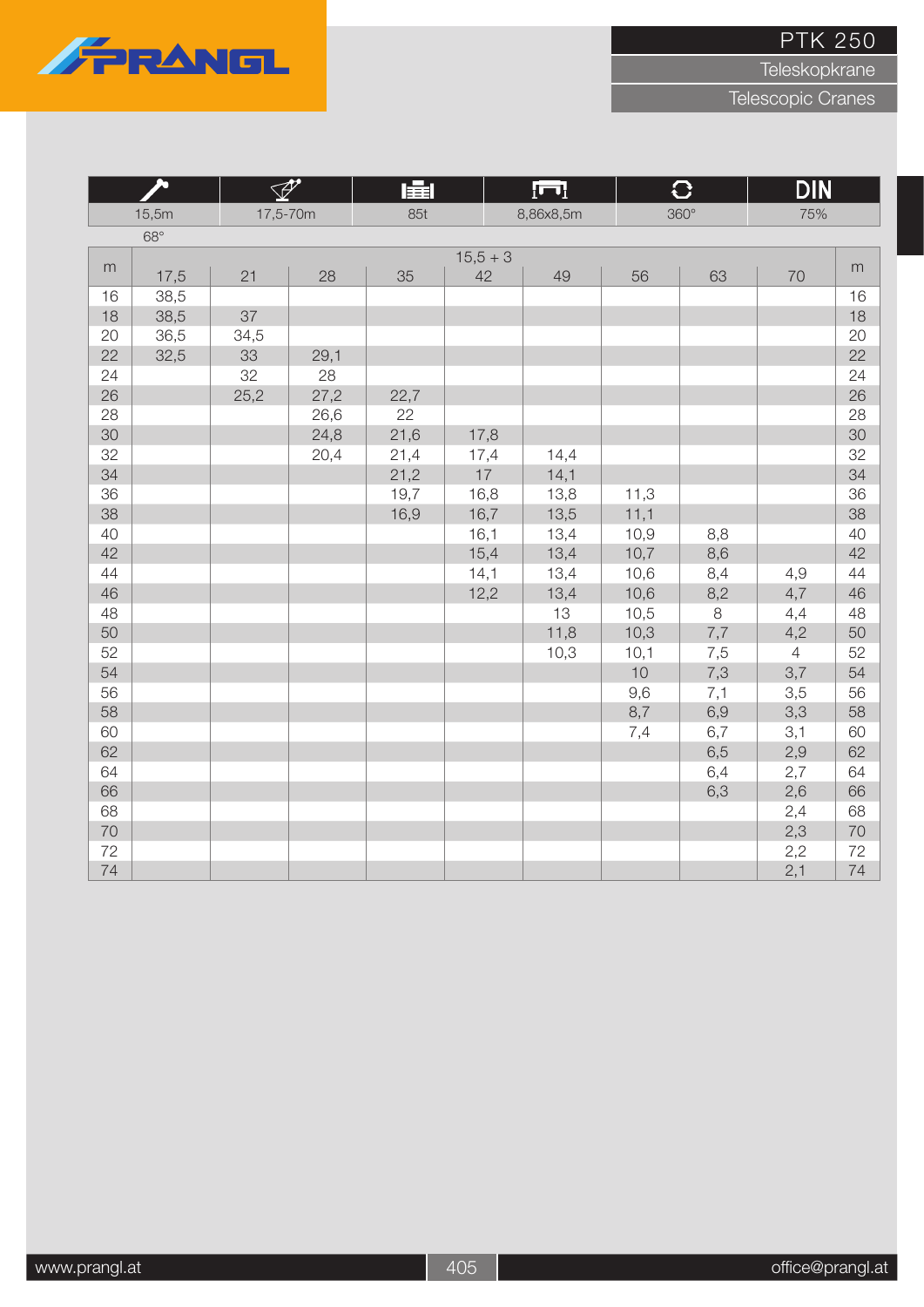Teleskopkrane

Telescopic Cranes



|    |            | $\mathscr{P}$ |      | 肁    |          | $\overline{\mathbf{L}}$ |            | $\overline{C}$ | <b>DIN</b> |        |
|----|------------|---------------|------|------|----------|-------------------------|------------|----------------|------------|--------|
|    | 25,9m      | 17,5-70m      |      | 85t  |          | 8,86x8,5m               |            | $360^\circ$    | 75%        |        |
|    | $68^\circ$ |               |      |      |          |                         |            |                |            |        |
|    |            |               |      |      | $25,9+3$ |                         |            |                |            |        |
| m  | 17,5       | 21            | 28   | 35   | 42       | 49                      | 56         | 63             | 70         | m      |
| 20 | 33,5       |               |      |      |          |                         |            |                |            | 20     |
| 22 | 31         | 30,5          |      |      |          |                         |            |                |            | 22     |
| 24 | 28,9       | 28,4          |      |      |          |                         |            |                |            | 24     |
| 26 | 27,5       | 26,6          | 24,8 |      |          |                         |            |                |            | 26     |
| 28 |            | 25,1          | 23,9 |      |          |                         |            |                |            | 28     |
| 30 |            |               | 22,8 | 19,3 |          |                         |            |                |            | 30     |
| 32 |            |               | 21,7 | 19   |          |                         |            |                |            | 32     |
| 34 |            |               | 20,7 | 18,8 | 15,2     |                         |            |                |            | 34     |
| 36 |            |               | 20,1 | 18,5 | 15,1     |                         |            |                |            | 36     |
| 38 |            |               |      | 17,9 | 14,9     | 11,9                    |            |                |            | 38     |
| 40 |            |               |      | 17,2 | 14,9     | 11,9                    |            |                |            | 40     |
| 42 |            |               |      | 16,6 | 14,9     | 11,8                    | 9,3        |                |            | 42     |
| 44 |            |               |      |      | 14,8     | 11,8                    | 9,3        | 7,3            |            | 44     |
| 46 |            |               |      |      | 14,5     | 11,8                    | 9,2        | 7,3            |            | 46     |
| 48 |            |               |      |      | 13,9     | 11,8                    | 9,1        | 7,3            | 4,5        | 48     |
| 50 |            |               |      |      | 13,2     | 11,8                    | $\hbox{9}$ | 7,3            | 4,3        | 50     |
| 52 |            |               |      |      |          | 11,8                    | 8,9        | 7,2            | 4,1        | 52     |
| 54 |            |               |      |      |          | 11,7                    | 8,7        | 7,1            | 3,9        | 54     |
| 56 |            |               |      |      |          | 11,1                    | 8,6        | 6,9            | 3,7        | 56     |
| 58 |            |               |      |      |          |                         | 8,5        | 6,8            | 3,5        | 58     |
| 60 |            |               |      |      |          |                         | 8,4        | 6,6            | 3,3        | 60     |
| 62 |            |               |      |      |          |                         | 8,4        | 6,5            | 3,1        | 62     |
| 64 |            |               |      |      |          |                         | 8,3        | 6,3            | 3          | 64     |
| 66 |            |               |      |      |          |                         |            | 6,2            | 2,8        | 66     |
| 68 |            |               |      |      |          |                         |            | 6,1            | 2,6        | 68     |
| 70 |            |               |      |      |          |                         |            | 6,1            | 2,5        | $70\,$ |
| 72 |            |               |      |      |          |                         |            |                | 2,3        | 72     |
| 74 |            |               |      |      |          |                         |            |                | 2,2        | 74     |
| 76 |            |               |      |      |          |                         |            |                | 2,1        | 76     |
| 78 |            |               |      |      |          |                         |            |                | 2,1        | 78     |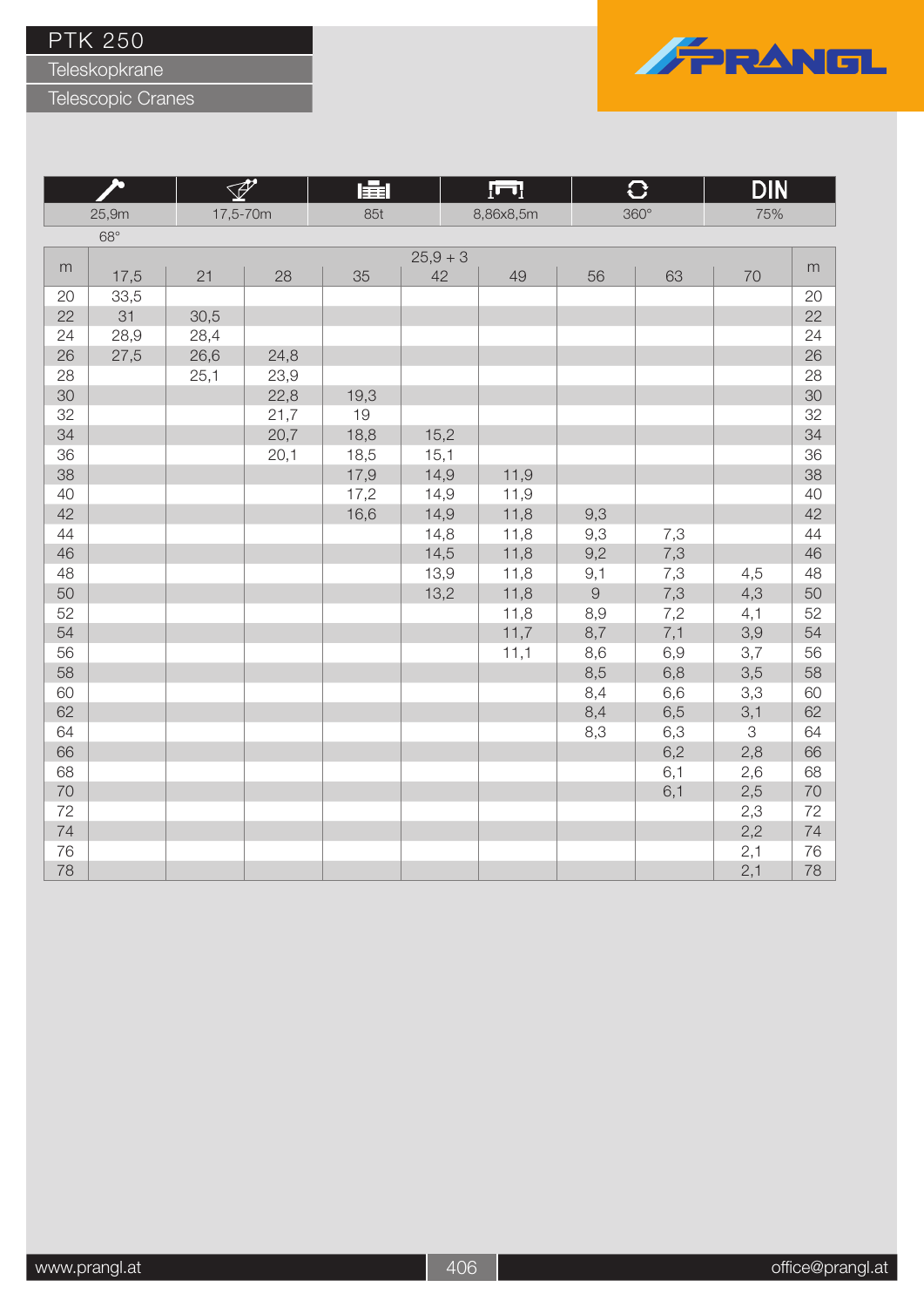

Teleskopkrane

| A  |            | $\overline{\mathscr{P}}$ |      | 肁    | $\overline{\mathbf{L}}$ |     | $\overline{C}$ | <b>DIN</b> |    |
|----|------------|--------------------------|------|------|-------------------------|-----|----------------|------------|----|
|    | 36,3m      | 17,5-63m                 |      | 85t  | 8,86x8,5m               |     | $360^\circ$    | 75%        |    |
|    | $68^\circ$ |                          |      |      |                         |     |                |            |    |
|    |            |                          |      |      | $36,3 + 3$              |     |                |            |    |
| m  | 17,5       | 21                       | 28   | 35   | 42                      | 49  | 56             | 63         | m  |
| 26 | 19,9       |                          |      |      |                         |     |                |            | 26 |
| 28 | 18,7       | 18,4                     |      |      |                         |     |                |            | 28 |
| 30 | 17,7       | 17,3                     |      |      |                         |     |                |            | 30 |
| 32 |            | 16,4                     | 15,6 |      |                         |     |                |            | 32 |
| 34 |            |                          | 14,8 |      |                         |     |                |            | 34 |
| 36 |            |                          | 14,1 | 13,2 |                         |     |                |            | 36 |
| 38 |            |                          | 13,5 | 12,6 | 11                      |     |                |            | 38 |
| 40 |            |                          | 12,9 | 12,1 | 10,9                    |     |                |            | 40 |
| 42 |            |                          |      | 11,6 | 10,7                    | 8,7 |                |            | 42 |
| 44 |            |                          |      | 11,1 | 10,3                    | 8,7 |                |            | 44 |
| 46 |            |                          |      | 10,7 | 10                      | 8,7 | 6,9            |            | 46 |
| 48 |            |                          |      |      | 9,6                     | 8,7 | 6,9            |            | 48 |
| 50 |            |                          |      |      | 9,3                     | 8,6 | 6,9            | 5,2        | 50 |
| 52 |            |                          |      |      | 8,9                     | 8,3 | 6,9            | 5,2        | 52 |
| 54 |            |                          |      |      | 8,7                     | 8   | 6,9            | 5,2        | 54 |
| 56 |            |                          |      |      |                         | 7,8 | 6,9            | 5,2        | 56 |
| 58 |            |                          |      |      |                         | 7,5 | 6,8            | 5,2        | 58 |
| 60 |            |                          |      |      |                         | 7,3 | 6,6            | 5,2        | 60 |
| 62 |            |                          |      |      |                         |     | 6,4            | 5,2        | 62 |
| 64 |            |                          |      |      |                         |     | 6,2            | 5,2        | 64 |
| 66 |            |                          |      |      |                         |     | 6,1            | 5,2        | 66 |
| 68 |            |                          |      |      |                         |     | 6              | 5,2        | 68 |
| 70 |            |                          |      |      |                         |     |                | $\sqrt{5}$ | 70 |
| 72 |            |                          |      |      |                         |     |                | 4,9        | 72 |
| 74 |            |                          |      |      |                         |     |                | 4,8        | 74 |